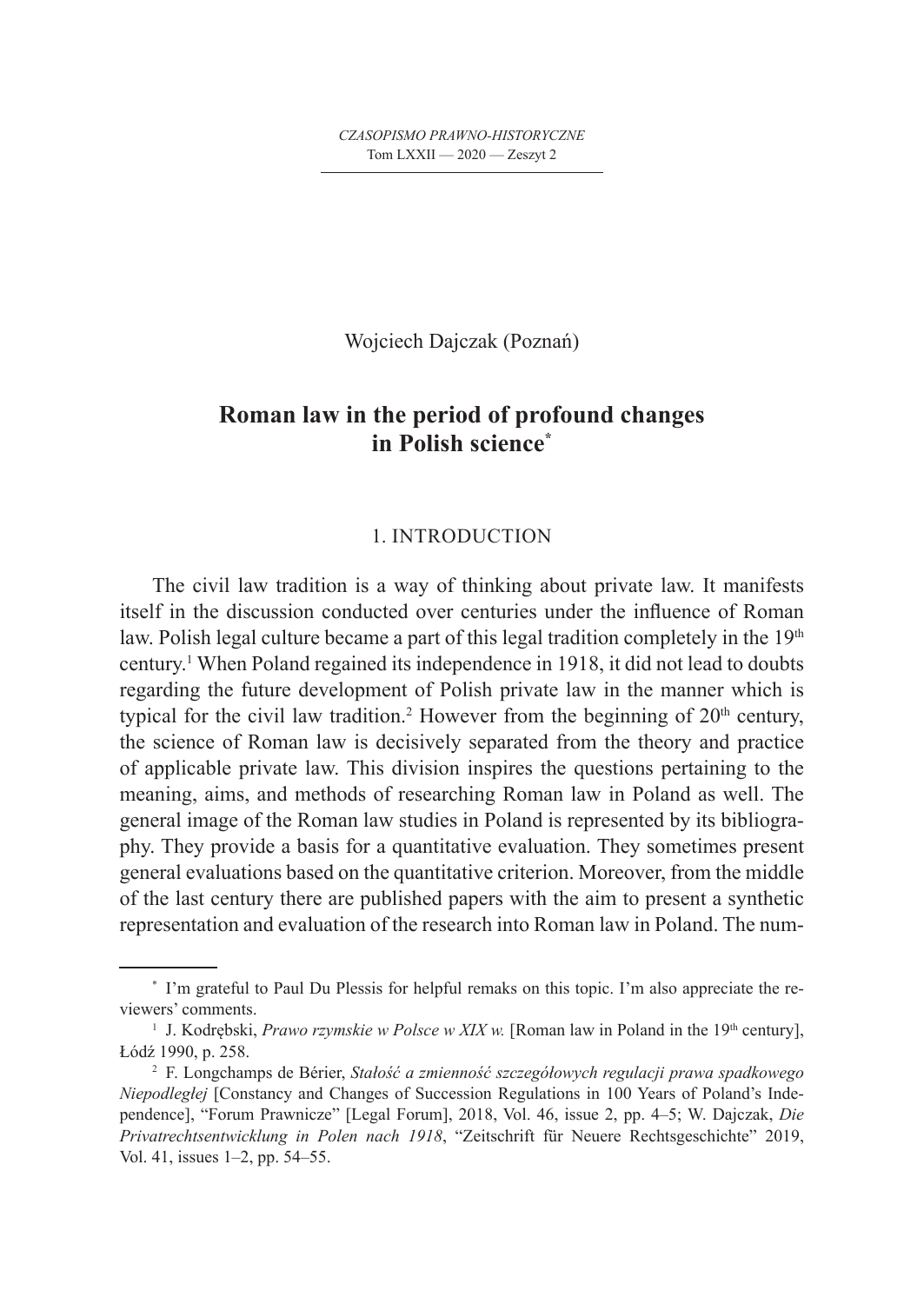ber of such publications has risen significantly in the first two decades of the  $21<sup>st</sup>$ century. The discussion pertaining to the research and teaching Roman law in Poland is livelier in the last decade. It is also accompanied by the profound changes in the organization of the Polish higher education system and in the financing of science which have been introduced since 2010. The latest element in this process of change was the Higher Education and Science Act enacted on the 20<sup>th</sup> of July 2018. Deeply neoliberal changes are described as a field of conflict between global processes and the local academic tradition which is restrained towards change.<sup>3</sup> The changes introduced in 2018 stretched the significance of the role of bibliometric criteria also to the evaluation of the field of law. This change raises doubts.4 However, it cannot be omitted when the issues of the current state as well as of the future of teaching and research of Roman law in Poland are raised. The current changes can be confronted with the traditional style of publishing regarding Roman law, understanding of the internalization of the research in Roman law, and the premise of its endurance in Poland. Language is a serious barrier impeding the acquisition of bibliographic information pertaining to Polish research into Roman law. Furthermore, the majority of evaluation papers of these researches were published in Polish.<sup>5</sup> Consequently, the paper begins with a short presentation of these elements of the debate about Roman law in Poland.

## 2. BIBLIOGRAPHIES OF OF ROMAN LAW IN POLAND

The first bibliography of the more important Polish works on Roman law was published in Italian by Rafał Taubenschlag in 1936.<sup>6</sup> This fragmentary rep-

<sup>3</sup> D. Antonowicz, *Między siłą globalnych procesów a lokalną tradycją. Polskie szkolnictwo wyższe w dobie przemian* [Between the power of global processes and local tradition. Higher education in Poland in the time of change], Toruń 2015, p. 358. 4 W. Dajczak, *Ein neues Recht für die Wissenschaft in Polen*, "Forschung & Lehre" 2019,

No. 12, pp. 1100–1102.<br><sup>5</sup> Evaluations of Polish studies on Roman law in foreign languages are made by: H. Kupi-

szewski, *Droit romain – science et didactique* [in:] W. Wołodkiewicz, M. Zabłocka (eds.), *Le droit romain et le monde contemporain*, Warsaw 1996, pp. 163–173; M. Kuryłowicz, *Aufstieg oder Niedergang? Zur gegenwärtigten Bedeutung des römischen Rechts in Polen* [in:] W. Wołodkiewicz, M. Zabłocka (eds.), *Le droit romain...*, pp. 175–181; W. Wołodkiewicz, *Il diritto romano esistera ancora? A margine di nuovi disegni di riforma degli studi giuridici in Polonia*, "Iura" 2014, No. 62, pp. 159–169; M. Zabłocka, *La romanistica polacca del XXI secolo* [in:] I. Piro (ed.), *Scritti per Alessandro Corbino*, Tricase 2016, pp. 567–588; W. Dajczak, *Diritto romano in Polonia dopo il 1989: fra identità giuridico-culturale ed europeizzazione della ricercha del diritto privato* [in:] L. Vacca (ed.), *Nel mondo del diritto romano. Convegno ARISTEC, Roma 10–11 ottobre 2014*,

Naples 2017, pp. 215–228. 6 R. Taubenschlag, *Gli studi di diritto romano in Polonia nel secolo XX* [in:] *Gli Studi Romani nel mondo*, vol. 3, Bologna 1936, pp. 247–268.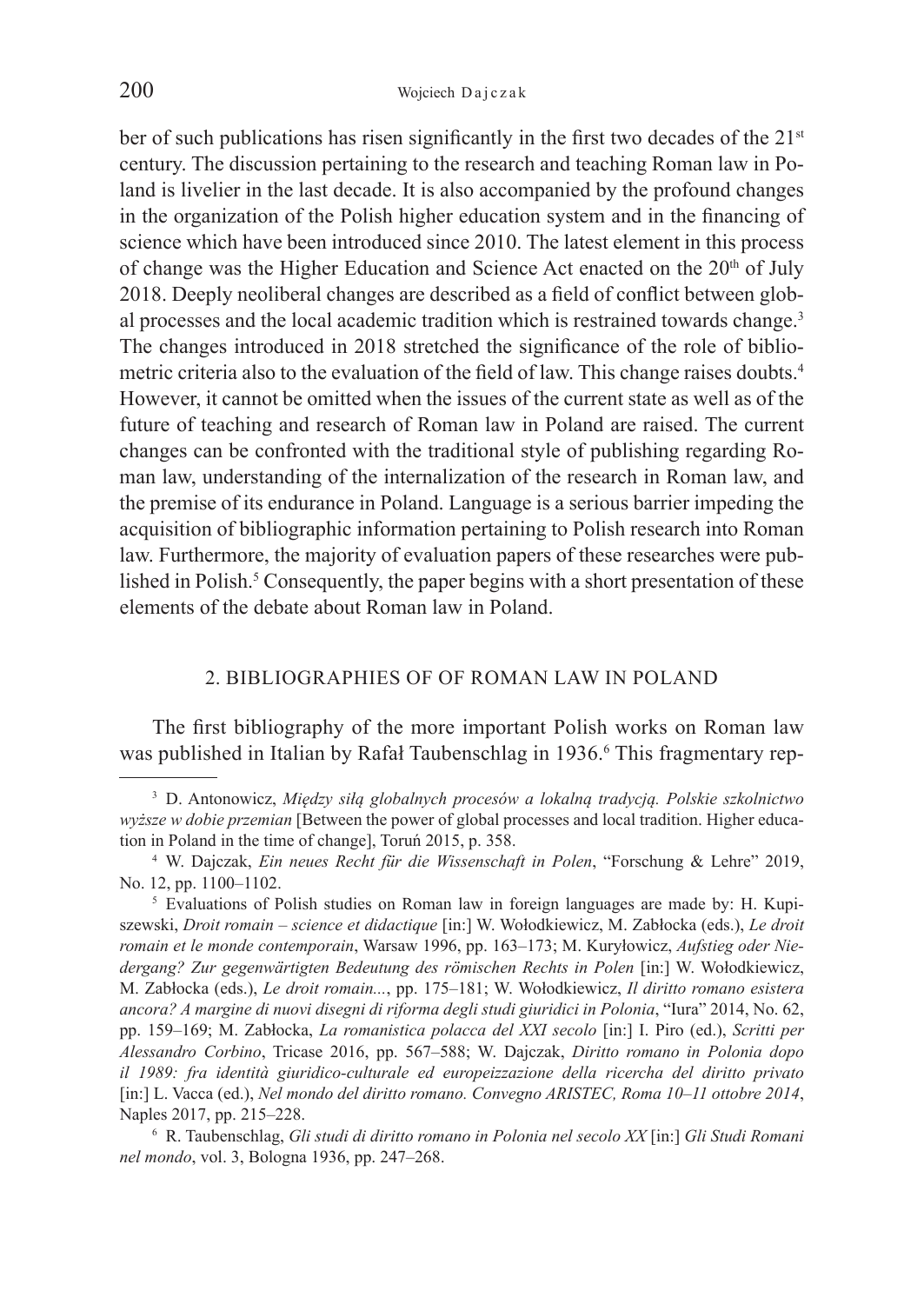resentation of Polish publications on Roman law was supplemented by later bibliographies in Polish. Juliusz Wisłocki published a register of papers which pertained to Roman law and were written in Poland between the late Middle Ages and 1945.7 The bibliography concerning the period between 1918 and 1945 has been supplemented recently.<sup>8</sup> The following short bibliographies in foreign languages of Polish works on Roman law were published in the seventies of the last century.<sup>9</sup> The first comprehensive bibliography of such works was published in German by Janusz Sondel.10 Sondel's bibliography was further developed in Polish by Maria Zabłocka and she updates it regularly. The bibliography published in the beginning of the 21st century retained the taxonomy adopted by Sondel.<sup>11</sup> The publications within are collected in fourteen sections: general papers, handbooks and textbooks; auxiliary publications; the history of sources; civil procedure; personal law and legal transactions; family law; rights in rem; obligations; inheritance law; criminal law; public law; philosophy of law, methodology, and political and legal doctrines; the significance of Roman law and the evaluation of the Romanists' output. This classification was supplemented in the bibliography published in the beginning of the second decade of the 21<sup>st</sup> century with the following sections: other ancient laws; Roman law in Europe after Justinian; the significance of Roman law to the present day; Polish Romanists in the literature of recent years. The bibliography was also supplemented with personnel data, information pertaining to the international cooperation of Polish Romanists as well as information pertaining to the conferences and meetings they had organized.12 In the last published bibliography, these changes were further developed by replacing the "Polish Romanists in the literature from recent years" section with two new sections: "papers on the history of Chairs of

<sup>7</sup> J. Wisłocki, *Dzieje nauki prawa rzymskiego w Polsce* [The History of the science of Roman law in Poland], Warsaw 1945. He divided it into 267 biographical records. He also distinguished 643 bibliographical positions in it.<br><sup>8</sup> K. Szczygielski, *Romanistyka polska w latach 1918–1945 (przegląd bibliografii)* [Roman

law studies in Poland between 1918 and 1945 (a review of bibliography)], "Zeszyty Prawnicze UKSW" 2010, No. 2, pp. 355–409.<br><sup>9</sup> A. Wiliński, *Rapporto bibliografico (Polonia) per gli anni 1967–1969*, "Index" 1972,

No. 3, pp. 86–105; idem, *Rapporto bibliografico (Polonia) per gli anni 1970–1974*, "Index" 1976, No. 6, pp. 323–348. 10 J. Sondel, *Polnische Romanistik in den vergangenen fünfunddreißig Jahren. Abriß einer* 

*Bibliographie*, "Zeszyty Naukowe Uniwersytetu Jagiellońskiego. Prace Prawnicze" 1980, No. 86,

pp. 133–168. 11 M. Zabłocka, *Romanistyka polska po II wojnie światowej* [Roman law studies in Poland after World War II], Warsaw 2002, p. 10.<br><sup>12</sup> M. Zabłocka, *Romanistyka polska w pierwszym dziesięcioleciu XXI wieku* [Roman law stu-

dies in Poland in the first decade of the 21<sup>st</sup> century], Warsaw 2013.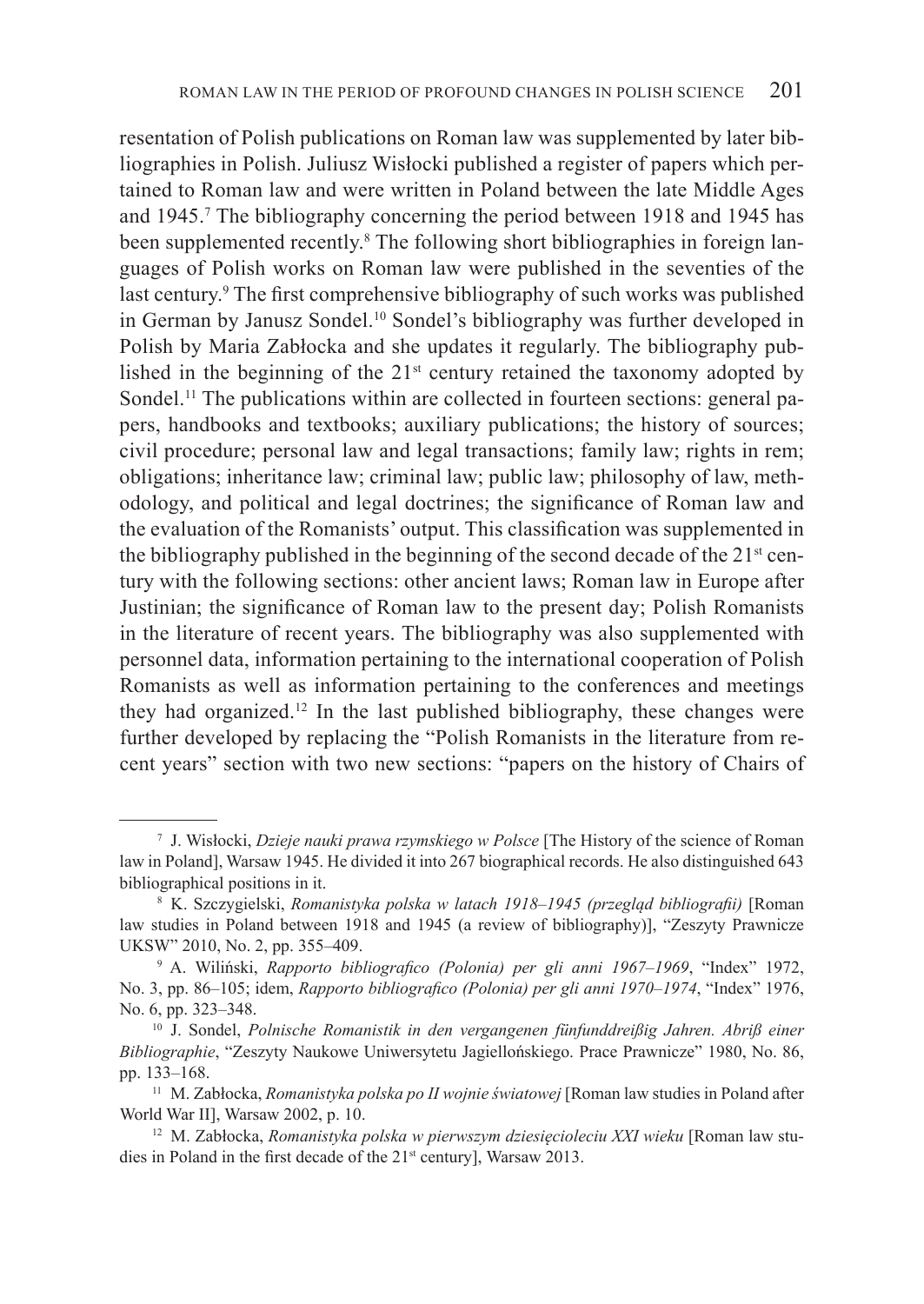Roman law" and "Romanists' profiles."13 These changes in the classification of the publications reflect three tendencies in the the activity of employees of the Chairs or Departments of Roman Law in Poland in the last 20 years. Firstly, an increase in the number of publications on antiquity devoted to law by historians as well as the greater interest of certain legal historians in legal papyrology and other ancient laws besides Roman ones.14 Secondly, an increase in the number of publications devoted to the role of Roman law from the Middle Ages until the present day.15 Thirdly, a clearly rising number of publications presenting who has taught Roman law and how it has been researched in Poland.<sup>16</sup> Successive authors employed a similar type of classification of Polish papers on Roman law and it gives a clear basis for determining trends in the bibliography based on a quantitative criterion. For instance, in 2013, this was the grounds to claim that: "civil procedure, like up till now, does not command great interest,"17 "obligations do not constitute, like in the previous century, a central field of interest of Polish Romanists,"18 the number of publications on public law is equal to the number of publications on the entire private law since the beginning of the 21<sup>st</sup> century.19 According to similar evaluations from 2017, it was pointed out that: "civil procedure has been of relatively large interest recently;"<sup>20</sup> "In the past three years, just like in the one before that, the interest in the law of obligations has decreased and there has been a commensurate increase in the number of publications in the field of criminal law and public law;"<sup>21</sup> "inheritance law has recently enjoyed exceptionally large interest."<sup>22</sup> The publications on private law, placed in the traditional sections of Roman law bibliography, increasingly frequently combine ancient Roman law with a historical and comparative analysis directed towards modernity.<sup>23</sup> These evaluations and the changes in the structure

<sup>13</sup> M. Zabłocka, *Gorsze lata polskiej romanistyki* [Worse years of Roman law studies in Poland], "Zeszyty Prawnicze UKSW" 2017, No. 4, pp. 132–177.<br><sup>14</sup> M. Zabłocka, *Romanistyka polska w pierwszym*... [Roman law studies in Poland in the

first...], pp. 113–120; eadem, *Gorsze lata*... [Worse years...], pp. 160–162. 15 M. Zabłocka, *Romanistyka polska w pierwszym*..." [Roman law studies in Poland in the

first...], pp. 121–153; eadem, *Gorsze lata*... [Worse years...], pp. 162–171.<br><sup>16</sup> M. Zabłocka, *Romanistyka polska w pierwszym*... [Roman law studies in Poland in the

first...], pp. 155–164; eadem, *Gorsze lata*... [Worse years...], pp. 171–176. 17 M. Zabłocka, *Romanistyka polska w pierwszym*... [Roman law studies in Poland in the

first...], p. 35.<br><sup>18</sup> Ibidem, p. 61.<br><sup>19</sup> Ibidem, p. 93.<br><sup>20</sup> M. Zabłocka, *Gorsze lata*... [Worse years...], p. 138.<br><sup>21</sup> Ibidem, p. 144.<br><sup>22</sup> Ibidem, p. 147.<br><sup>23</sup> E.g.: J. Rudnicki, *Testament żołnierski i testamenty w* 

*nej* [Soldier's will and military wills in European legal tradition], Bielsko-Biała 2015; B.J. Kowal-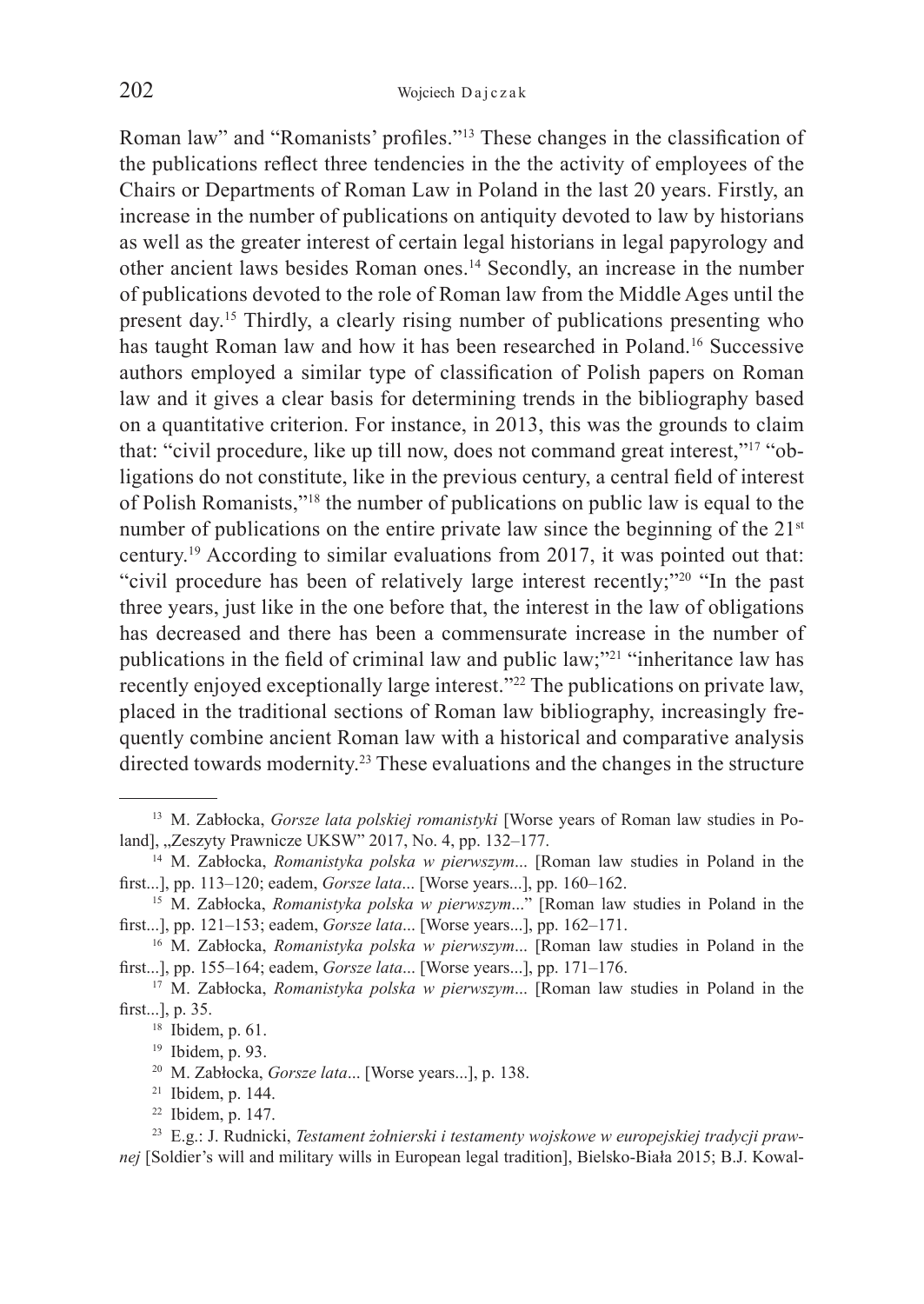of the bibliography show continuity and changes in the subjects undertaken by Polish authors. Whoever wishes to find the most up-to-date bibliography of Polish publications on Roman law can obtain a list from the Internet nowadays. It is updated courtesy of the Chair of Roman and Antique Law at the University of Warsaw.24

# 3. STATEMENTS EXPRESSING HOW THE ROMAN LAW STUDIES SHOULD BE CONDUCTED IN POLAND

Publishing bibliographies and evaluations of the Roman law studies in Poland is accompanied by forming propositions concerning what should be most important in these studies or what should be changed in them. Just in the first year of Polish independence regained in November 1918, Stanisław Wróblewski,<sup>25</sup> a pre-eminent professor of Roman and private law in Cracow, said that he "does not think that Poland [...] is a suitable area to conduct such intense studies of Roman law like Germany for a long time and like Italy in the last few decades."26 He stated that he imagined the development of Roman law studies in Poland should be "generally similar" to the ones conducted in France.<sup>27</sup> He indicated that the history of Roman law in Poland was the only field of Roman law science which should be studied in detail and he considered it to be a duty of Polish science.<sup>28</sup> Furthermore, it was Wróblewski's opinion that not all main fields of the research of Roman law, which he called interpolating and papyrological, should be developed at every Polish university. He acknowledged the rationality of the decision made by the respective universities which pertained to choosing which area of Roman law studies they wanted to support and develop. Moreover, he emphasized that supporting Roman law studies should be consistent with the rationality of financing research.29 Bibliographies show that scholars of Roman law in Poland

czyk, *'Usucapio'. Rzymskie pochodzenie współczesnej instytucji zasiedzenia* ['Usucapio.' Roman origins of the modern institution of usucaption], Gdańsk 2016; G. Blicharz, *Udział państwa w spadku. Rzymska myśl prawna w perspektywie prawnoporównawczej* [The state's share in the inheritance. Roman legal thought in legal comparative perspective], Bielsko-Biała 2016. 24 http://bibliografie.wpia.uw.edu.pl/bprp/ [accessed on 28 December 2019]. However, the Po-

lish law and history bibliography available on the Internet has not been updated since 2014: http:// bibliografia.ihp.wpia.uw.edu.pl/ [accessed on 28 December 2019]. 25 K. Kolańczyk, *Stanislas Wróblewski, le "Papinien Polonais" et son "Précis de cours de* 

*droit romain"* [in:] *Studi in onore di Edoardo Volterra*, vol. IV, Naples 1971, pp. 329–342. 26 S. Wróblewski, *Potrzeby nauki polskiej a prawo rzymskie* [The needs of Polish science and

Roman law], "Nauka Polska" 1919, No. 2, p. 264. 27 Ibidem.

<sup>&</sup>lt;sup>28</sup> Ibidem, p. 262.<br><sup>29</sup> Ibidem, p. 266.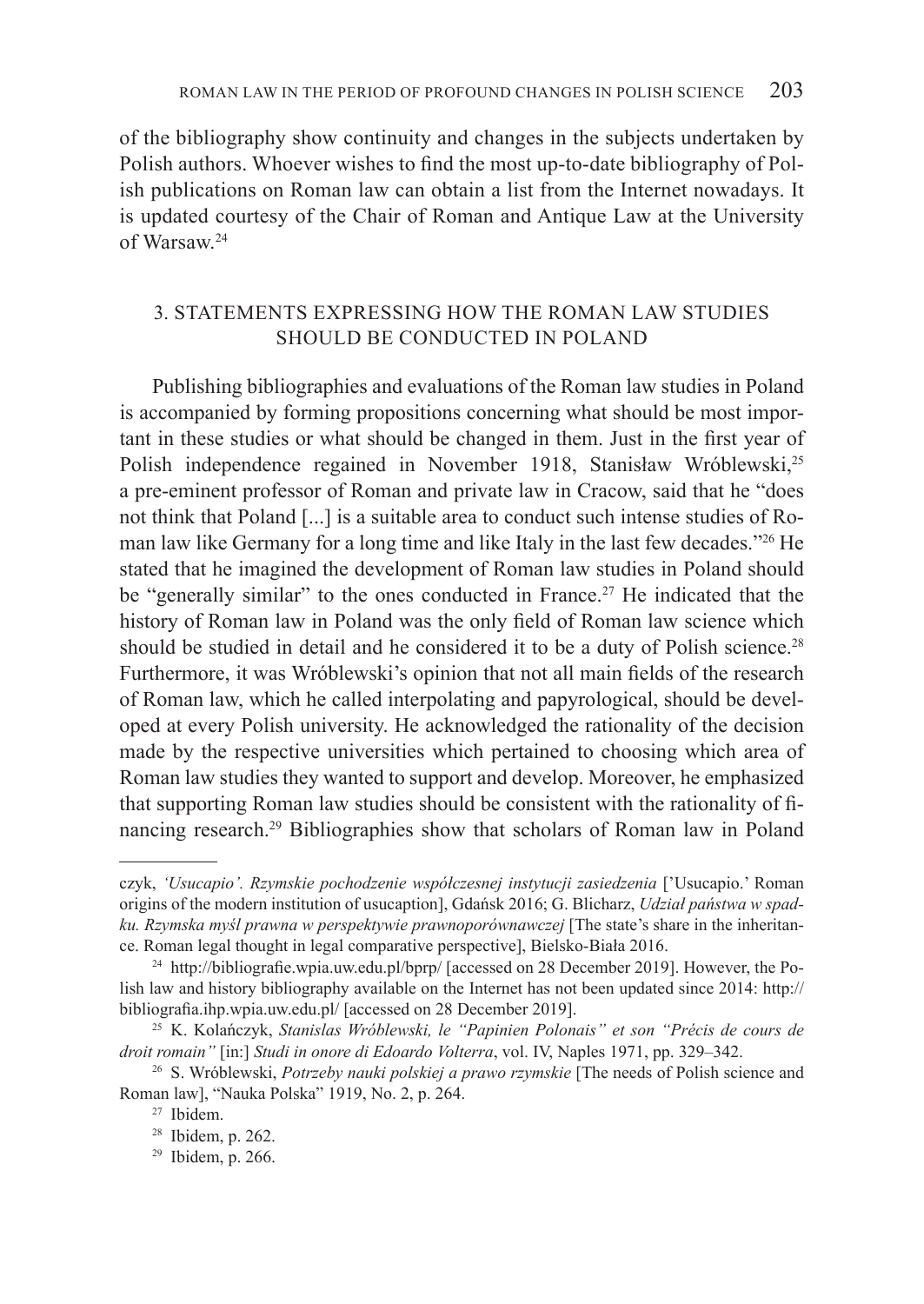have not given up studying issues which can be described as universal for world science. Fifty years later, Henryk Kupiszewski claimed that "the Polish science of Roman law encompasses almost all fields of its study."30 With that in mind, he considered that it was necessary: to develop research into Roman rights in rem as it would be useful for the theory of modern private law; the development of *tout court* research into ancient Rome and Greek poleis system of government in association with historians; participation in the integration of research into antiquity.31 Shortly after the Autumn of Nations in Poland in 1990, Henryk Kupiszewski in the last months of his life critically evaluated the reduction of requirements for Roman law exams at Polish faculties of law. He contrasted it with the publishing of comprehensive Roman law handbooks in Italy, Germany, and Austria. It was his considered opinion that rigorism in this area is necessary to adjust Polish legal order to European standards.32 Kupiszewski indicated in his "scientific last will" what was key for Roman law research and teaching: understanding Roman law as a foundation of private law in Europe, a phenomenon of culture which conveys ethical values; perceiving the role of Roman law for the development of legal argumentation; understanding Roman law as a common denominator of legal orders in Eastern and Western Europe.<sup>33</sup> A chapter by Marek Kuryłowicz, which was published in the same book, shows that political changes in Poland were accompanied by doubts regarding to the future of the study of Roman law in this country. He pointed out the following as a remedy to the menace of the downfall of the science of Roman law: a comprehensive presentation of the history of Roman law in Poland; publishing papers to popularize Roman law, and, "probably the most important task," preparing a Roman law handbook for academics and legal practitioners engaged in present-day private law.34 Bibliographies show that there is no simple correlation between these recommendations and publications by Polish authors on Roman law. The influence of Roman law on Polish law and legal culture is a subject matter which has been dealt with by researchers of Roman law in Poland for 100 years. However, it has not dominated this field of research to such an extent as was postulated by Wróblewski. Up until now, a comprehensive presentation of the history of Roman law in Poland has not been prepared. Polish Romanists have not given up to publishing papers – mainly in Polish – dealing

<sup>30</sup> H. Kupiszewski, *Prawo rzymskie w 25-leciu PRL ze szczególnym uwzględnieniem ostatnich lat* [Roman law in the 25 years of the Polish People's Republic with special consideration paid to the last years], "Sprawozdania z prac naukowych Wydziału Nauk Społecznych PAN" 1970, No. 13, issues 3–4, p. 68. 31 H. Kupiszewski, *Prawo rzymskie*... [Roman law...], pp. 86–87. 32 H. Kupiszewski, *Droit romain*..., p. 172. 33 Ibidem, pp. 172–173. 34 M. Kuryłowicz, *Aufstieg*..., p. 181.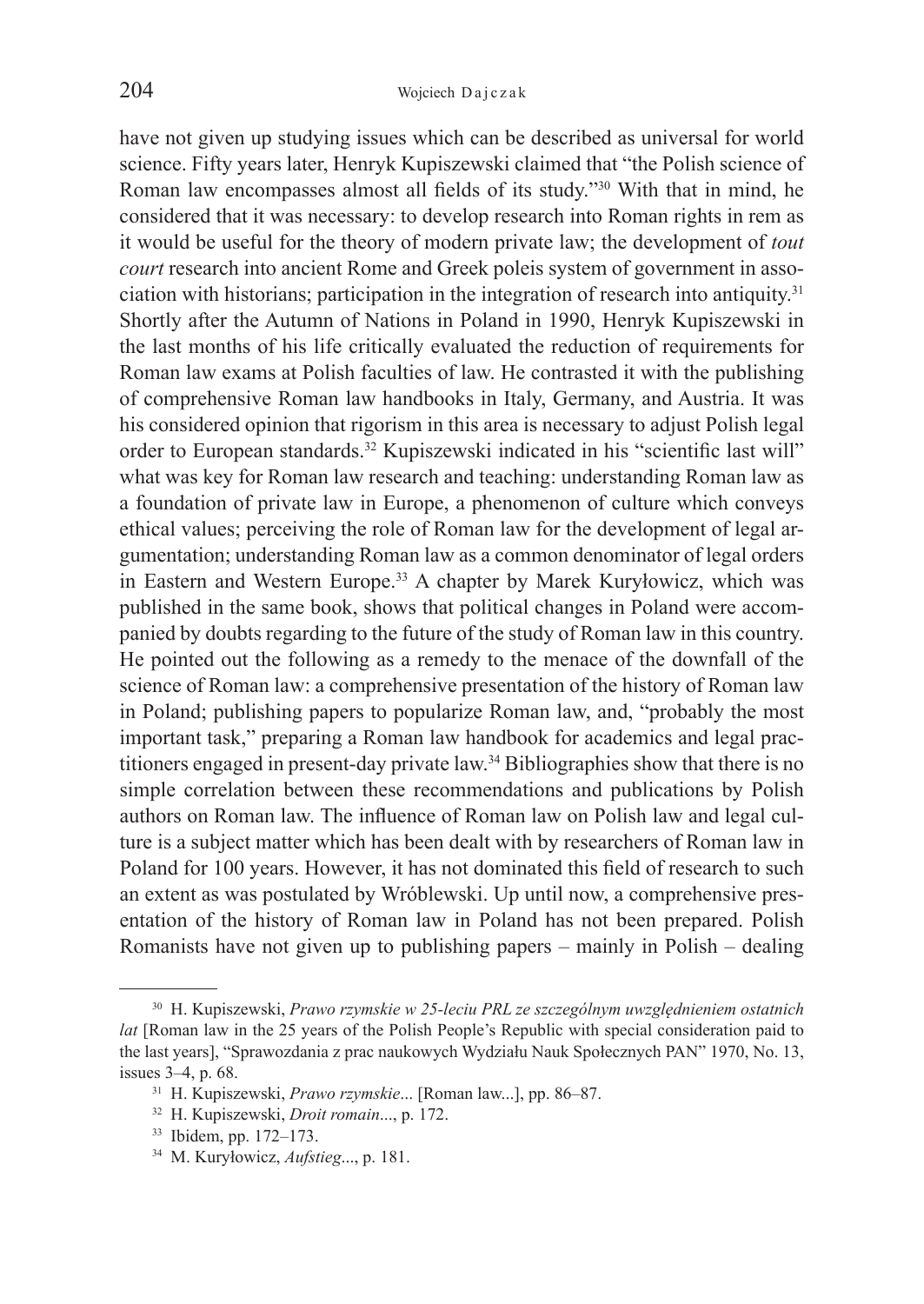with similar issues to the ones their foreign colleagues tackle. Nevertheless, a comprehensive study of the law of property, which was postulated 50 years ago by Henryk Kupiszewski, has not been written yet.35 Five years ago, Marek Kuryłowicz expressed his hope that work on the Roman law handbook, which has been postulated for decades, would accelerate and it would serve as an introduction to modern private law.36 The number of publications on public Roman law has grown significantly in the last few decades. However, despite H. Kupiszewski's recommendations, only a minor part of them results from the research cooperation with *tout court* historians or classicists.<sup>37</sup> There is no discernible tendency to associate a growth in the number of private and criminal Roman law books which would be accompanied by an ambitious drive to present the results of their research in foreign languages.38 Consequently, one can claim that the topics of Polish publications on Roman law in the past one hundred years are not a realization of some general scientific strategy. In my opinion, one also cannot talk about the domination of some method of researching ancient Roman law and its history until the present day in Poland. None of the proposals, which can be considered the leading ones in the field of Roman law research in Poland, have determinated a course of research for all, or even for the majority of, faculties of law. The choice of research fields and research methods is made locally. Sometimes there is even a large diversity in this choice at a particular faculty of law. In the case of certain universities, one can notice the prevalence of specific fields of research between the end of the  $20<sup>th</sup>$  century and the first decades of the  $21<sup>st</sup>$  century.<sup>39</sup> However, only reading the bibliographies can give a clear image of the diversity of topics. The bibliographies portray the differences pertaining to the aims and methods of re-

<sup>35</sup> M. Zabłocka, *Romanistyka polska w pierwszym*... [Roman law studies in Poland in the first...], p. 55. 36 M. Kuryłowicz, *'Illotis manibus'. Henryk Kupiszewski i współczesne dyskusje romanistycz-*

*ne w Polsce* ['Illotis manibus.' Henryk Kupiszewski and modern Romance discussions in Poland], "Zeszyty Prawnicze UKSW" 2015, issue 2, p. 105. 37 See e.g.: H. Kowalski, M. Kuryłowicz (eds.), *'Contra leges et bonos mores'. Przestępstwa* 

*obyczajowe w starożytnej Grecji i Rzymie* ['Contra leges et bonos mores.' Crimes against morality in ancient Greece and Rome], Lublin 2005; A. Dębiński, H. Kowalski, M. Kuryłowicz (eds.), *'Salus rei publicae suprema lex'. Ochrona interesów państwa w prawie karnym starożytnej Grecji i Rzymu* ['Salus rei publicae suprema lex.' Protection of state interest in criminal law of ancient Greece and Rome], Lublin 2007; K. Amielańczyk, A. Dębiński, D. Słapek (eds.), *Ochrona bezpieczeństwa i porządku publicznego w prawie rzymskim* [Protection of security and public order in Roman law], Lublin 2010. 38 The following papers are exceptions in this context: A. Tarwacka, *Romans and Pirates. Le-*

*gal Perspective*, Warsaw 2009; J. Wiewiorowski, *The Judiciary of Diocesan Vicars in the Late Roman Empire*, Poznań 2015. 39 Cf. M. Zabłocka, *Romanistyka polska w pierwszym*... [Roman law studies in Poland in the

first...], p. 192.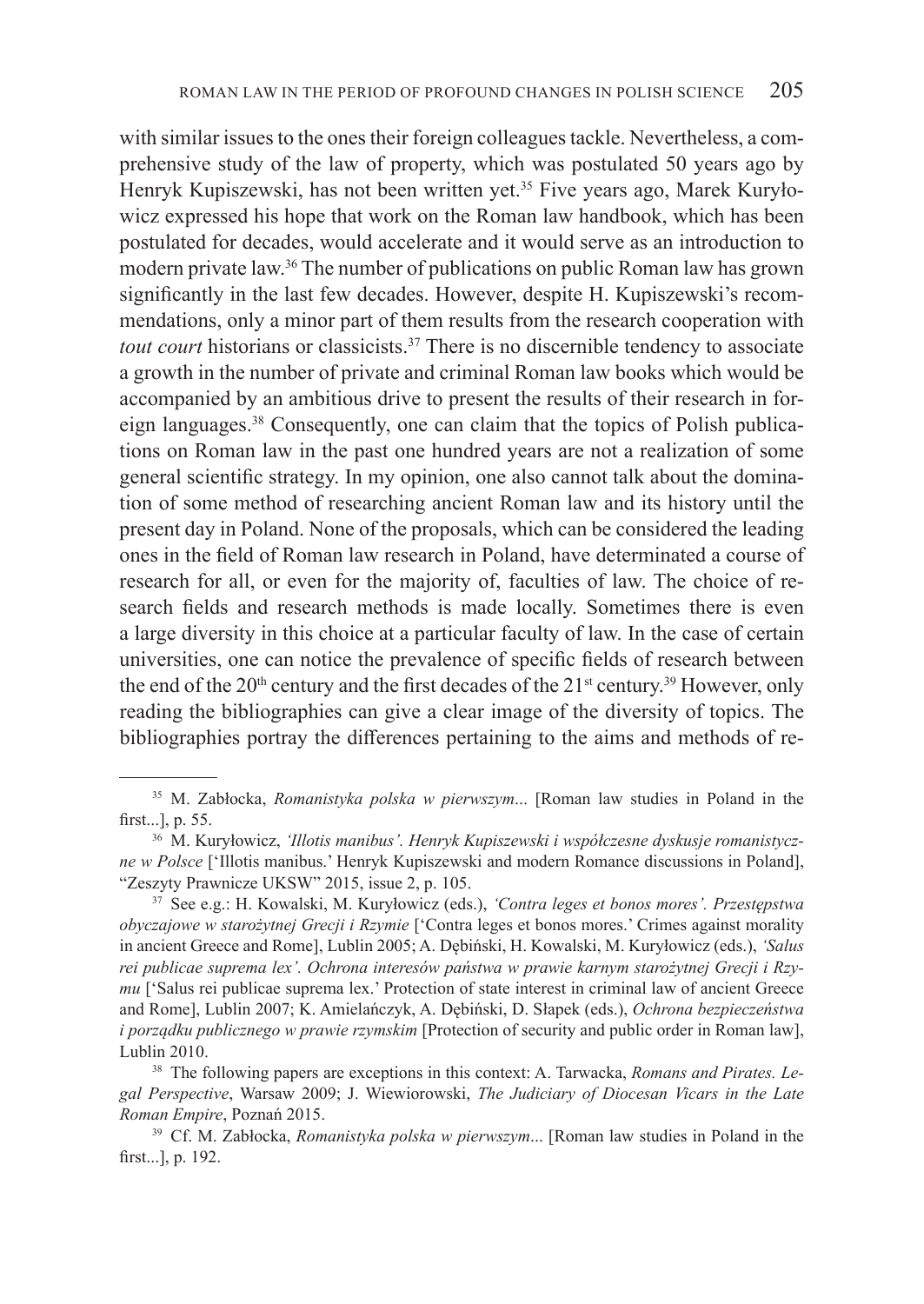searching Roman law. The aims of this article do not require a precise mapping of this diversity; they do not even allow for it. However, one needs to mention that the latest Polish Roman law bibliographies contain short evaluations based on the quantitative criteria of the number of publications, the number of Roman law PhDs, and habilitations, and the number of professor nominations for Romanists. On that basis, Maria Zabłocka came to the conclusion in 2013 that Poland is one of the leading countries in the field of Roman law research.40 Four years later, she wrote: "it seems that lean years for the science of Roman law have arrived in Poland."<sup>41</sup> Naturally, every attempt for a general evaluation requires adopting some general criteria. The recommendations formulated one hundred years ago by Wróblewski distinguished themselves with a clear connection with the idea of rationality of academic teaching and financing of research. However, Stanisław Wróblewski adopted the assumption that Roman law will not lose "one of the top spots" in the curriculum of law studies in Poland "for many years to come."<sup>42</sup> At the same time, he predicted that Roman law "will not attract Polish scholars very much."43 These two *prima facie* discrepant opinions were based on the belief that the state will provide financing for "robust Roman law specialists" to ensure good education for lawyers. According to Wróblewski's opinion, this was to make the development of Roman law studies in Poland possible.<sup>44</sup> Later statements about the situation and the main tasks of the research of Roman law in Poland do not express the belief in the rationality of the financing system of Polish science anymore. What is more, the political changes of 1990 brought – as was demonstrated above – statements which contained anxiety about the future of the Roman law in Poland. The formalized system of evaluating and financing of scientific research, which has been developed in Poland since 2010, is openly named as the danger to the research of Roman law.45 A profound reconstruction of higher education and science in Poland in 2018 was justified by the unsatisfactory quality of academic teaching and the low level of significance of the research carried out in Poland on the world class.46 In my opinion, the formula which directs attention to important issues for Polish science of Roman law in the time of profound changes in science

Higher education and science bill], pp. 3, 7.

<sup>&</sup>lt;sup>40</sup> Ibidem, p. 192.<br>
<sup>41</sup> M. Zabłocka, *Gorsze lata*... [Worse years...], p. 131.<br>
<sup>42</sup> S. Wróblewski, *Potrzeby nauki polskiej*... [The needs of Polish science...], p. 264.<br>
<sup>43</sup> Ibidem.<br>
<sup>44</sup> Ibidem, p. 265.<br>
<sup>45</sup> M. Z first...], p. 191; M. Kuryłowicz, a review of: *M. Jońca, "Prawo rzymskie" [Roman law]. Marginalia, Lublin 2012*, "Czasopismo Prawno-Historyczne" [CPH, Journal of Legal and Historical Sciences] 2013, Vol. LXV, issue 2, p. 446. 46 Uzasadnienie projektu ustawy Prawo o szkolnictwie wyższym i nauce [Justification of the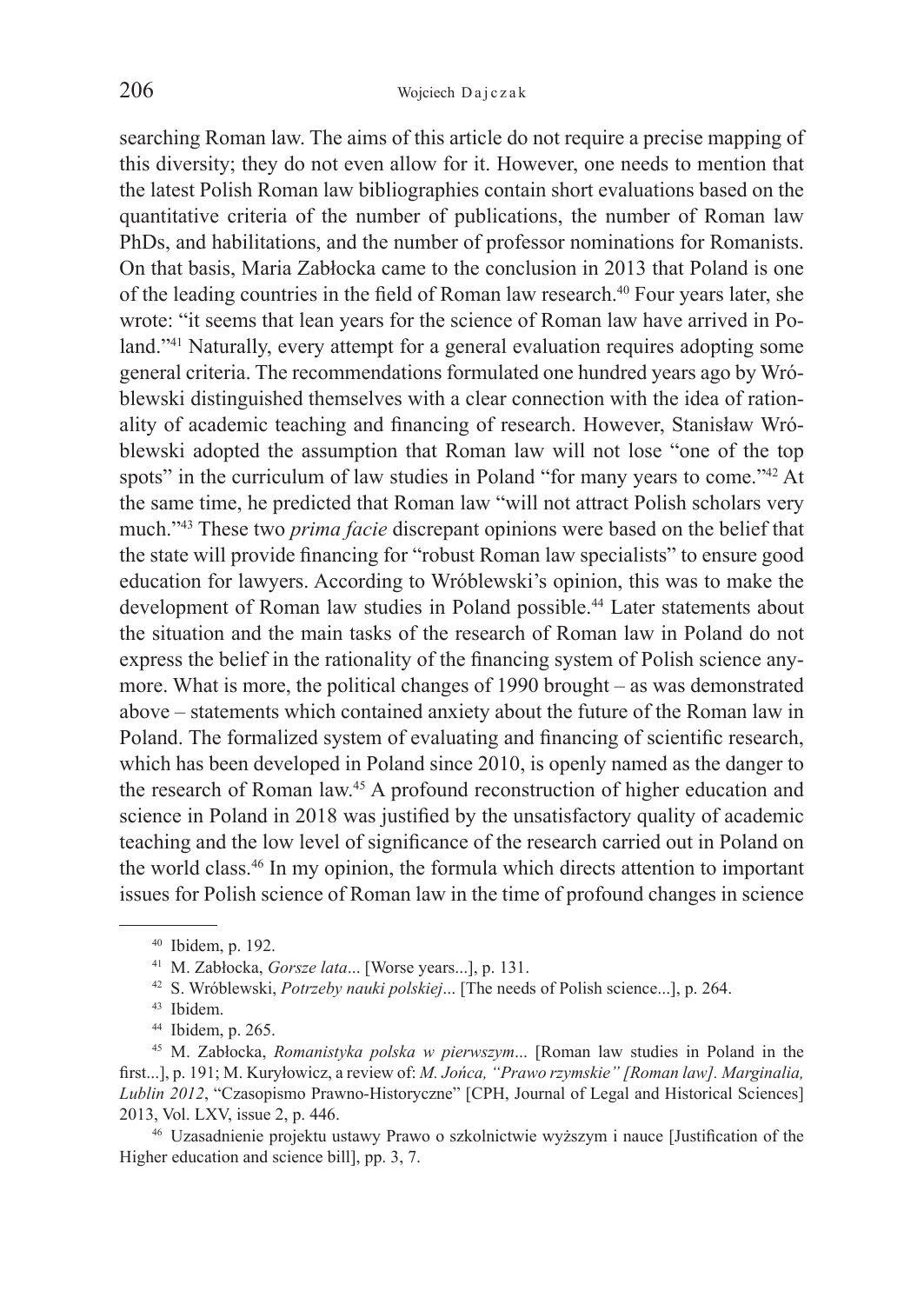in Poland is concentrated on two issues: if and how the rationality of legal education is an inspiration for publications concerning Roman law? What is the relation between the traditional understanding of internationalization in the science of Roman law and the statutory system of evaluation of the significance of research in the world, which is now adopted in Poland?

# 4. RESEARCH AND TEACHING OF ROMAN LAW – A BENEFICIARY OR A VICTIM OF THE NEW SCIENCE POLICY IN POLAND?

After a cursory glance, one can claim that there is a similarity between the justification of stated in the legislative process concerning the Higher education Act of 2018, namely, the pursuit of improving the quality of education that students receive, and the much earlier statements by S. Wróblewski and H. Kupiszewski who claimed that the high level of Roman law lectures is for the benefit of the quality of legal education in Poland. Emphasizing the importance of international cooperation of Polish Romanists can be considered to be a similar aim to the one of the Polish lawmaker, which improves the position of Polish institutions in global universities rankings. The reality is more complex however. It is connected with the two aforementioned questions. The first one is connected with the thesis by S. Wróblewski pertaining to the significance of Roman law for the high standard of legal education.

# **4.1. Is the rationality of legal education an inspiration for publications on roman law and, if so, how?**

There are not many publications dealing with the issue concerning the rationality of legal education in Poland.47 Decisions pertaining to the model of legal studies currently rest on the respective universities. I believe that the two types of publications are of special importance for the continued presence of Roman law in the curriculum of law studies in Poland. First of all, translations which make it possible

<sup>47</sup> F. Zoll, *Jaka szkoła prawa?* [What school of law?], Łódź 2004; B. Sitek, P. Polaczuk, *Reforma szkolnictwa wyższego. Kształcenie prawników w Polsce na tle doświadczeń innych państw europejskich* [Higher education reform. Education of lawyers in Poland in the context of the experiences of other European countries], "Forum Prawnicze" 2012, Vol. 13, No. 5, p. 10; P. Machnikowski, *Szkoły bezrobotnych prawników?* [Schools of unemployed lawyers?], "Na Wokandzie" 2013, Vol. 18, No. 4, p. 48; W. Dajczak, *Kontekst reformy studiów prawniczych* [The context of legal studies reform], "Ruch Prawniczy, Ekonomiczny i Socjologiczny" [Journal of Law, Economics and Sociology] 2013, Vol. 75, issue 4, p. 9 et seq.; M. Gutowski, P. Kardas, *Nadprodukcja niedouczonych prawników* [Overproduction of ignorant lawyers], "Dziennik. Gazeta Prawna" 30<sup>th</sup> of August 2017, https://prawo.gazetaprawna.pl/artykuly/1067344,nadprodukcja-niedouczonych-prawnikow. html [accessed on 9 January 2020].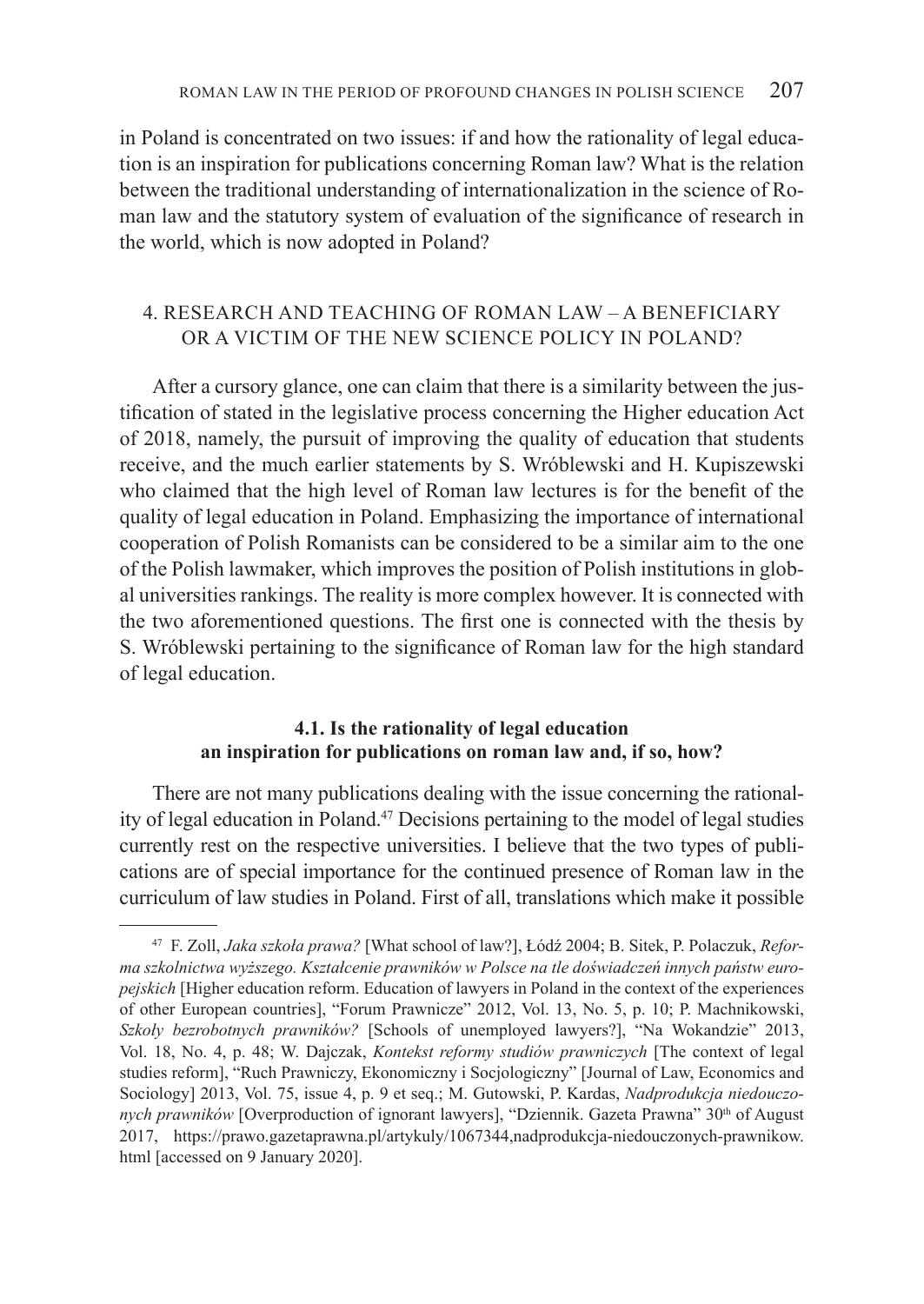to show source examples to students who do not know Latin. Secondly, publications which can be considered an attempt to create a Roman law handbook for academics and legal practitioners of private law, which has been anticipated for decades, as well as papers which contribute to the preparation of such a handbook.

#### **4.1.1. Translations of roman legal texts into polish**

One of the instruments of the deep changes in the financing of Polish science was the foundation of the National Programme of the Development of the Humanities by the Minister of Science and Higher Education in November 2010.48 Acquiring the financing for the translation and publication of the Digest of Justinian was a success of the team led by Tomasz Palmirski.<sup>49</sup> Its entirety was published between 2013 and 2017. The need to introduce this source into the circulation of modern humanities also in Polish was pinpointed as the main rationale behind the project. The importance of the Digests as a current source of skills of legal reasoning was emphasized in the preface to the translation.<sup>50</sup> If one shares the my view that teaching this way of thinking lies at the heart of legal education, then this publication can support the thesis concerning the usefulness of Roman law in the good education of lawyers. The translation can be a basis for an innovative use of Roman law to develop students' soft skills.<sup>51</sup> Students can access Roman legal sources during Roman law classes despite according to statistics, only about 2% of Polish pupils are taught Latin in high school nowadays.52 In this context, one can postulate a thesis that the translation of the Digests was the most important result of the tendency to broaden the access Polish readers have to Roman sources of law, which is visible in Poland since the beginning of the 21<sup>st</sup> century. In the past twenty years, there were also published translations of such texts as: The Law of the Twelve Tables,<sup>53</sup> Diocletian's Edict

 $48$  A communiqué by the Minister of Science and Higher Education issued on the  $5<sup>th</sup>$  of November 2010, "Monitor Polski" [Polish Monitor], No. 86, item 1014. 49 The previously translated basic sources of Roman law which were translated into Polish in

their entirety are Gaius' Institutions [*Gaius. Instytucje* [Gaius. Institutions], transl. C. Kunderewicz, Warsaw 1982; *Gai Institutiones. Instytucje Gaiusa* [Gai Institutiones. Gaius' Institutions], transl. W. Rozwadowski, Poznań 2003] and Justinian's Institutions (*Instytucje Justyniania* [Justinian's

<sup>&</sup>lt;sup>50</sup> T. Palmirski et al. (eds.), *Digestia Iustiniani. Digesta Justyniańskie. Tekst i przekład* [Digestia Iustiniani. Justinian's Digests. The original text and translation], vol. 1, Cracow 2013, p. 50. 51 W. Mossakowski, *An Attempt at an Evaluation of Editorial Work in Translated Sources of* 

*Roman Law in Contemporary Poland*, "Comparative Law Review" 2014, No. 17, p. 142.<br><sup>52</sup> A. Krzemińska, *Ciszej z tą łaciną!* [Would you keep it down with the Latin!], "Polityka"

<sup>4</sup>th of April 2017, p. 64. Polish Philological Society is taking steps to prevent the exclusion of Latin from Polish schools. See: http://www.ptf.edu.pl/lacina-w-sejmie/ [accessed on 2 January 2020]. 53 M. Zabłocka, J. Zabłocki, *Ustawa XII Tablic. Tekst – tłumaczenie – objaśnienia* [The Law of

the Twelve Tables. The text – the translation – explanations], Warsaw 2003.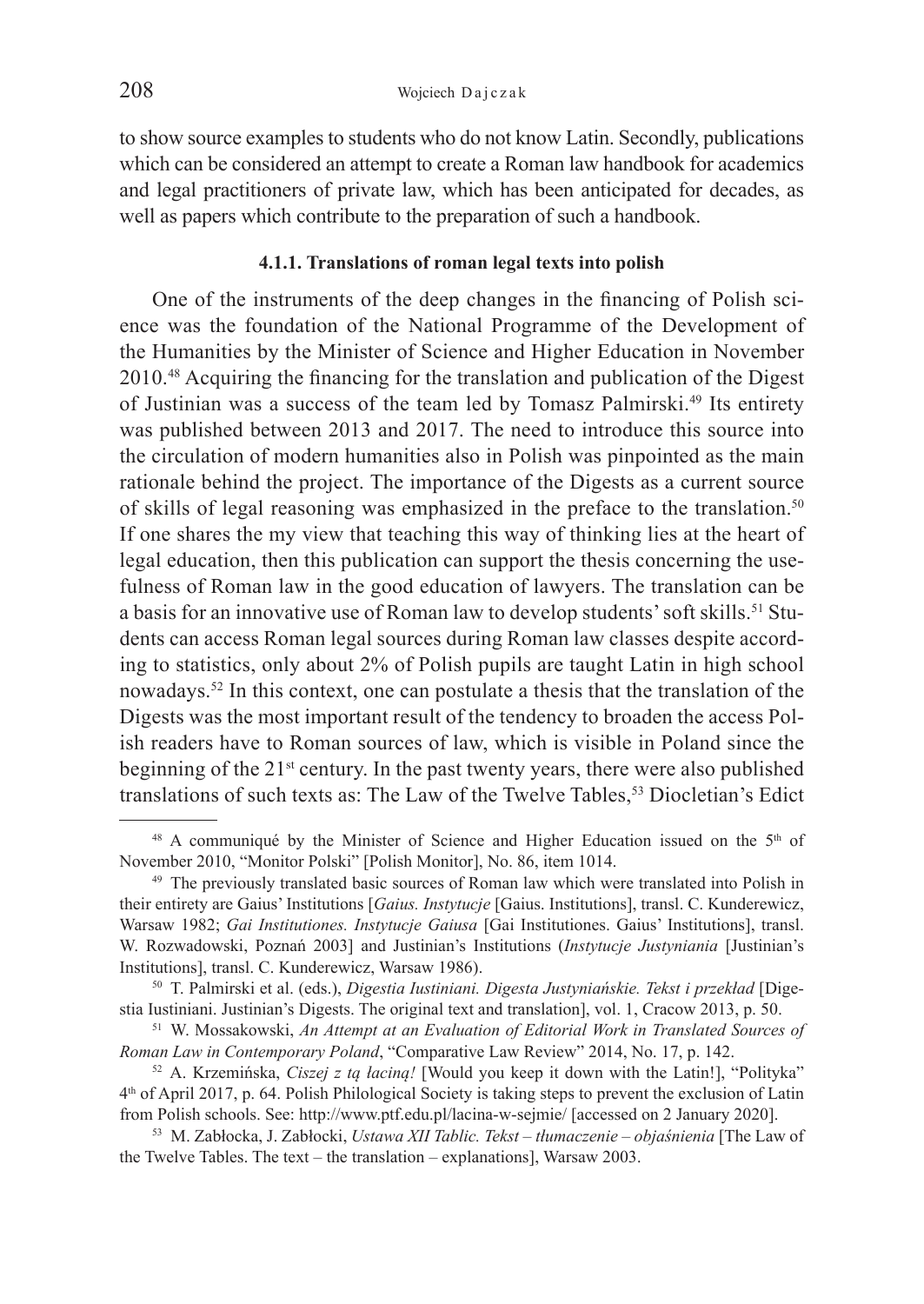on Maximum Prices,54 *Lex Coloniae Genetivae Iuliae seu Ursonensis*, and *lex Irnitiana*, <sup>55</sup> *Mosaicarum et Romanarum legum collation*, <sup>56</sup> *Ulpiani liber singularis regularum*, 57 The *Edictum Theodorici.*58 There are also regularly published translations of selected short fragments of sources concerning Roman law and legal practice.<sup>59</sup> The more translations like these are available, the fewer obstacles there will be to show law students or lawyers the rationes decidendi what can support their practical skills. It is crucial, however, if and how such use of old law will be connected with the modern legal problems. Consequently, what has been said in Poland for decades should not be surprising, namely, a Roman law handbook needs to be prepared for academics and private law practitioners.

### **4.1.2. The idea of a roman law handbook for academics and private law practitioners**

The idea to publish a Roman law handbook for academics and private law practitioners has been repeated in Poland for a long time.<sup>60</sup> One of the pioneers of this idea was Kazimierz Kolańczyk who introduced footnotes referring readers to contemporary Polish law into his Roman law handbook.61 This handbook has been published multiple times. At the end of the 20<sup>th</sup> century, it was labelled "the best post-war handbook for the teaching of Roman law."62 In 2015, Marek Kuryłowicz noticed "a certain attempt" pointing in the direction of the idea of a Roman law handbook as an introduction to modern private law. It was the book entitled *Prawo rzymskie. U podstaw prawa prywatnego* [Roman law. At the Foundations of

<sup>54</sup> *Edictum Diocletiani de pretiis rerum venalium. Edykt Dioklecjana o cenach towarów wystawionych na sprzedaż* [Edictum Diocletiani de pretiis rerum venalium. Diocletian's Edict Concerning the Price of Goods for sale], transl. A. Barańska, P. Barański, P. Janiszewski, Poznań 2007. 55 *Lex Coloniae Genetivae Iuliae seu Ursonensis i Lex Irnitiana. Ustawy municypalne anty-*

*cznego Rzymu. Tekst, tłumaczenie i komentarz* [Lex Coloniae Genetivae Iuliae seu Ursonensis i Lex Irnitiana. Municipal acts of ancient Rome. The text, translation, and commentary], transl. B. Sitek, Poznań 2008. 56 *Mosaicarum et Romanarum legum collatio. Zbiór prawa Mojżeszowego i rzymskiego*

<sup>[</sup>Mosaicarum et Romanarum legum collatio. A collection of the Mosaic law and Roman law], transl. A. Dębiński, Lublin 2011.

<sup>57</sup> *Ulpiani liber singularis regularum. Pojedyncza księga reguł Ulpiana* [Ulpiani liber singularis regularum. A single book of rules by Ulpian], transl. A. Dębiński, K. Burczak, Lublin 2016. 58 *Edykt Króla Teodoryka* [The edict of king Theodoric], transl. A. Caba, M. Ożóg, Cracow

<sup>2018. 59</sup> M. Zabłocka, *Romanistyka polska w pierwszym*... [Roman law studies in Poland in the

first...], pp. 25–28; eadem, *Gorsze lata...* [Worse years...], pp. 133–135.<br><sup>60</sup> K. Kolańczyk, *Nowy podręcznik rzymskiego prawa prywatnego* [New coursebook of Roman

private law], CPH 1965, Vol. XVII, issue 1, p. 254. 61 K. Kolańczyk, *Prawo rzymskie* [Roman law], Warsaw 1973. 62 J. Kodrębski, *Najnowsze polskie podręczniki prawa rzymskiego* [The newest Roman law

handbooks in Poland], CPH 1995, Vol. XLVII, issue 1–2, p. 241.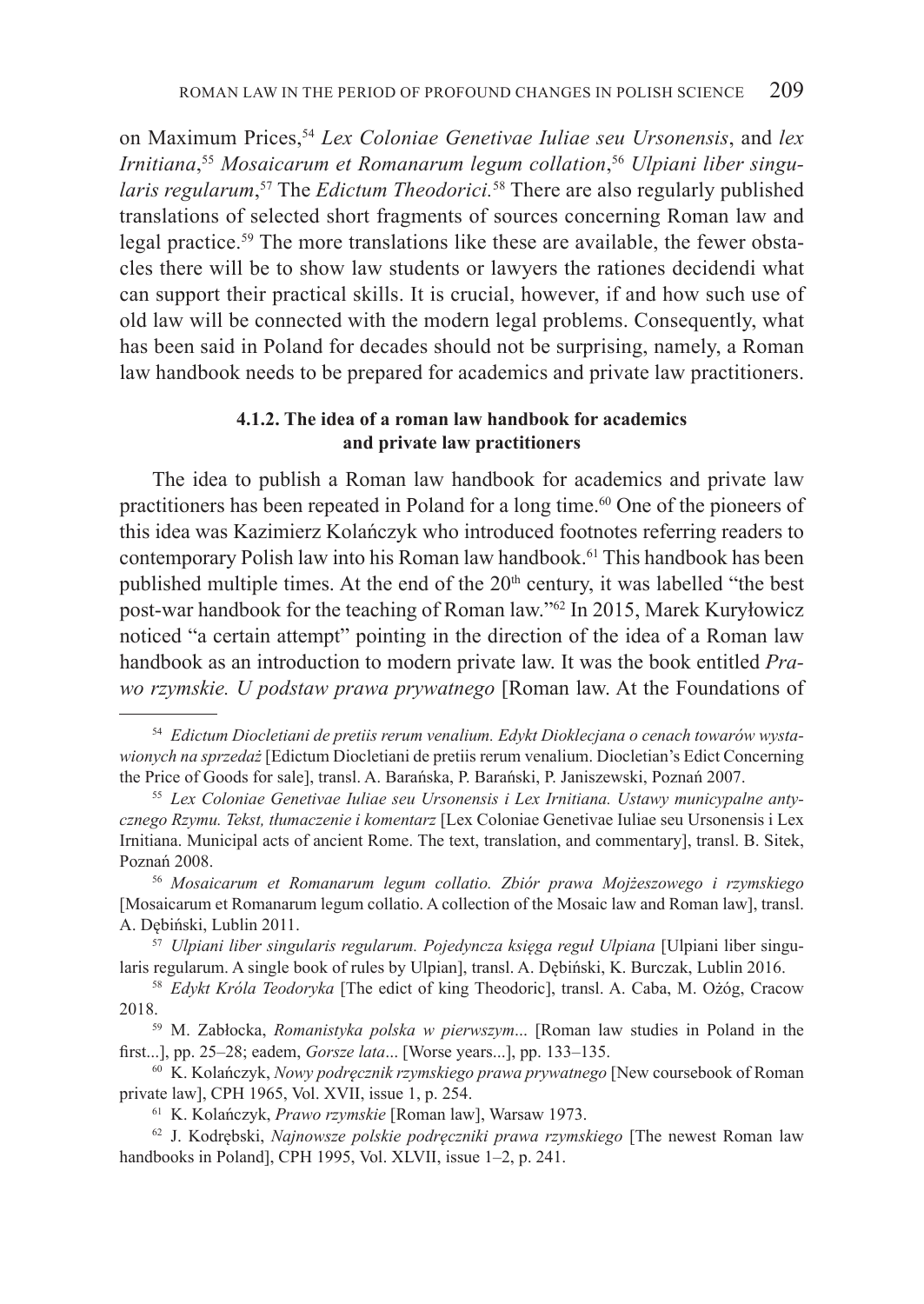Private Law].<sup>63</sup> This handbook was published for the first time in 2009 and three revised editions have been published since then.<sup>64</sup> The foundation of all these editions is the idea, that that Roman law should no longer be presented as a system of legal institutions described in a similar manner to the applicable law. Roman law is mainly treated, above all, as the legacy of legal thought. It allows us to illustrate how law reflects values and what those values might be from the legal perspective.65 The revisions made to the subsequent editions consisted in extending such solutions based on antique sources of Roman law, *ius commune* texts and solutions adopted in the drafting and amending of the civil codes in France, Germany, and Poland. The more significant difficulty in the use of such a handbook by students we explained with the claim that "the job market does not need the poorly educated lawyers."66 The new handbook has provoked a lively discussion in Poland. It received eight reviews.<sup>67</sup> The next editions of the handbook were based on the analysis of the reviews which are partly divergent. The understanding of the nature of the present day changes in private law is a controversy of fundamental importance. Does one attach significance to the process of decodification and, if so, what is its significance?<sup>68</sup> And, as a consequence, what kind of approach to Roman law is useful for students, academics, and legal practitioners today?<sup>69</sup> It is possible that this handbook will provoke other authors to publish innovative books referring to Roman law in a manner which would present the usefulness of Roman law for law students and lawyers today. In any event, the use of Roman law as an important element of the discussions, which have been held to this day, about the problems of private law adopted in our handbook has become an impulse to the authors of a few monographs in recent years. By placing this trend in the context of deep changes in the Polish science, one needs to say that some of them were supported by the prestigious "Diamond grant" (Diamentowy grant) programme which was founded by the Minister of Science and Higher Education in October 2011.70 No more than 100 outstanding young researchers from all fields of science receive full financial backing of their doctoral projects for four years. Within this framework, there were published methodologically coherent books

<sup>63</sup> M. Kuryłowicz, *Illotis manibus*..., p. 105, fn. 11. 64 W. Dajczak, T. Giaro, F. Longchamps de Berier, *Prawo rzymskie. U podstaw prawa prywat*nego [Roman law. At the foundations of private law], Warsaw 2009<sup>1</sup>, 2014<sup>2</sup>, 2018<sup>3</sup>.<br><sup>65</sup> Ibidem, 2018<sup>3</sup>, pp. 30–31.

<sup>&</sup>lt;sup>65</sup> Ibidem, 2018<sup>3</sup>, pp. 30–31.<br><sup>66</sup> Ibidem, p. 25.<br><sup>67</sup> Ibidem, p. 26.<br><sup>68</sup> J.H. Merryman, *The Civil Law Tradition. An Introduction to the Legal Systems of Western Europe and Latin America*, Stanford 1985, p. 151.<br><sup>69</sup> M. Kuryłowicz, *Illotis manibus...*, p. 105, fn. 11.<br><sup>70</sup> A communiqué by the Minister of Science and Higher Education issued on the 27<sup>th</sup> of Octo-

ber 2011 ("Monitor Polski" [The Polish Monitor], issue 98, item 999).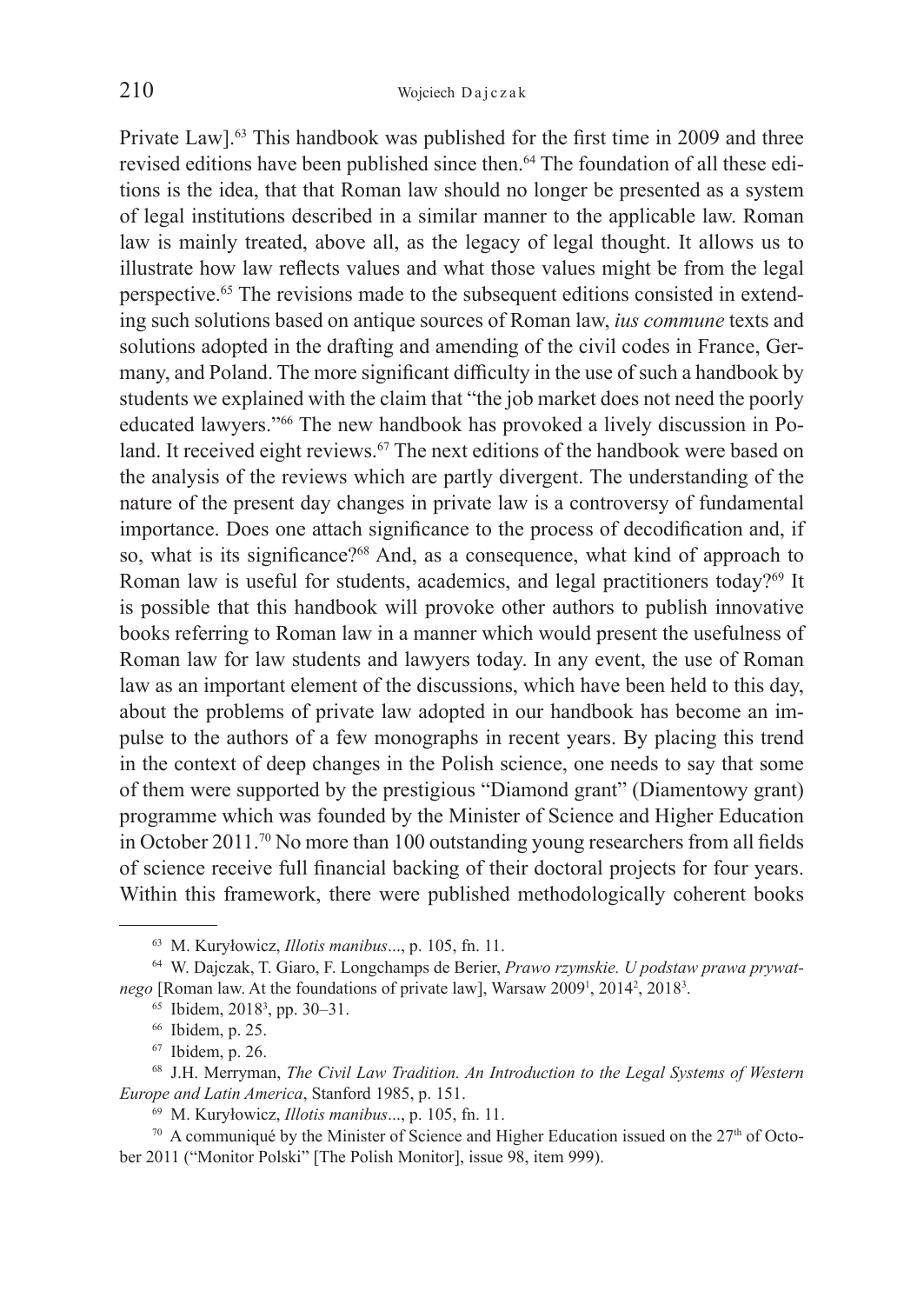on the new Roman law handbook. Namely, *The state's share in inheritances. Roman legal thought in a comparative legal perspective*, <sup>71</sup> *The enforceability of agreements. The sources of the freedom of contract in canon law and modern controversies surrounding its foundations*. 72 Last but not least, thanks to the publication of the Czech version of the handbook73 and thanks to its modified parts in foreign languages, the method employed within can be also evaluated by readers who read in Czech, English,<sup>74</sup> and Spanish.<sup>75</sup> Only time will tell if and to what extent such research into Roman law can lead to the dissemination of its image as a subject which elevates the quality of legal education. However, I believe that this argument, which was used 100 years ago by S. Wróblewski, can rationally ensure the continued presence of Roman law in the curriculum of Polish faculties of law in the future. In the current model of research evaluation in Poland the international impact of Polish studies of Roman law could support the reputation and financing of academic institutions which carry out said research. For these reasons, it must lead to a confrontation between the traditional understanding of internationalization in the study of Roman law and the criteria of internationalization adopted in the reform of Polish science of 2018. Nextly, the article tackles the second of the questions above.

# **4.2. What is the relation between the traditional understanding of internationalization in the study of roman law and the understanding of world – class research according to the new polish law on higher education and science?**

Henryk Kupiszewski put a point entitled "the place of the Polish science of Roman law in the world" in his evaluation of the research into Roman law conducted in Poland, which was published 50 years ago. He adopted the following as the premises of of international recognition of research activities: the publishing of the articles by Polish authors in leading journals such as "Zeitschrift der Savigny – Stiftung für Rechtsgeschichte" (ZSS), "Romanistische Abteilung," "Iura. Rivista intenazionale di diritto romano e antico," "Revue Internationale des Droits de L'Antiquité" (RIDA), "Rivista Italiana per le Scienze Giuridiche" (RISC) and in foreign Festschrift's; publishing books abroad by several Polish authors; regu-

<sup>&</sup>lt;sup>71</sup> A doctoral thesis by G. Blicharz defended on the  $27<sup>th</sup>$  of June 2016.<br><sup>72</sup> A doctoral thesis by P. Alexandrowicz defended on the  $26<sup>th</sup>$  of November 2019.<br><sup>73</sup> W. Daiczak, T. Giaro, F. Longchamps de Berier, *kromého práva*, Olomouc 2013. 74 F. Longchamps de Berier, *Law of Succession. Roman Legal Framework and Comparative* 

*Law Perspective*, Warsaw 2011. 75 W. Dajczak, *Derecho Romano de obligaciones. Continuación y modificationes en la tradi-*

*ción juridica europea*, Santiago de Compostela 2018.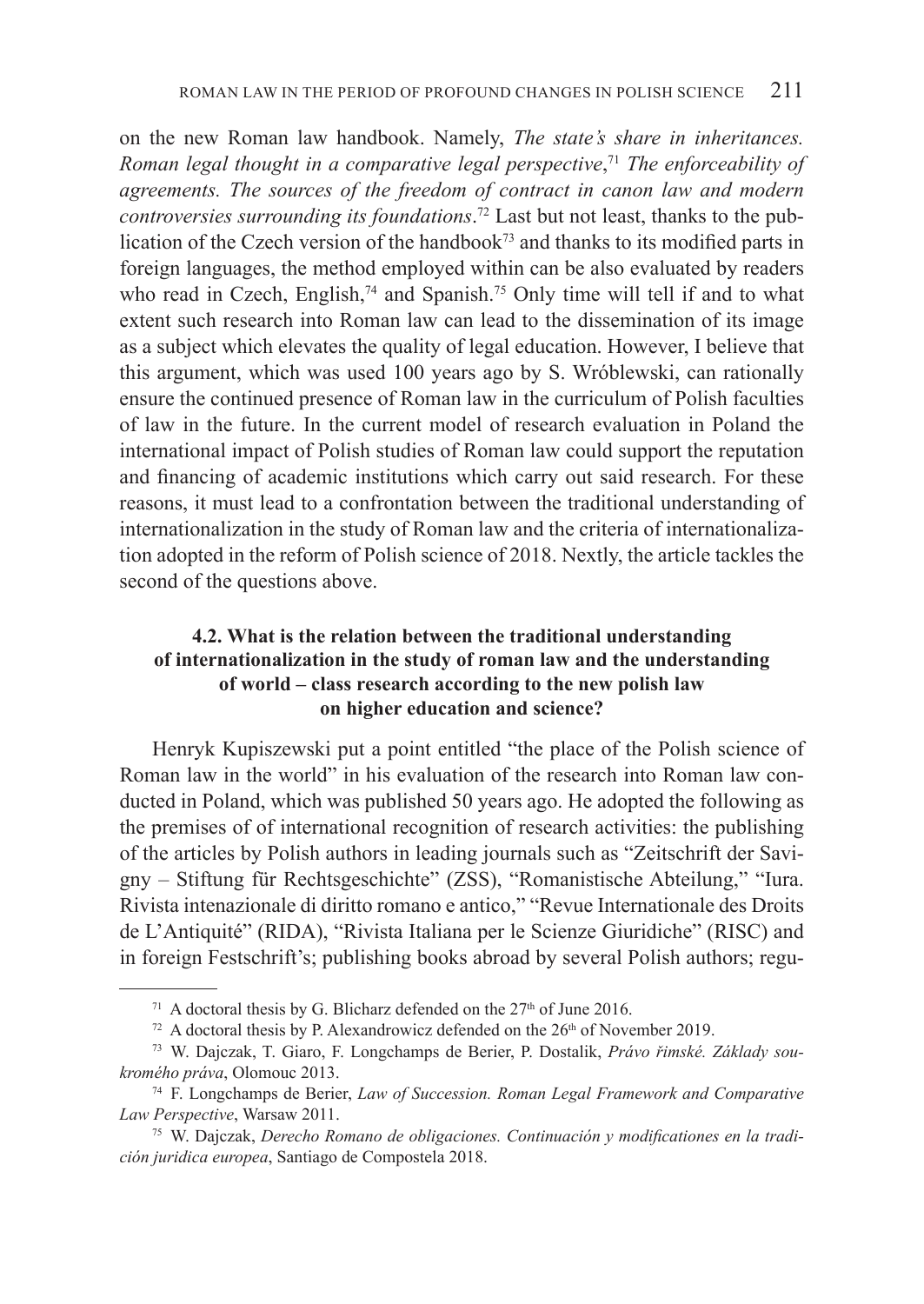lating the statute and appointing an international scientific council of the "Journal of Juristic Papyrology;" the participation of Poles in foreign conferences on Roman law, direct contact with foreign Romanists, mainly from Italy.76 The stability of this way of understanding of the international position is shown by later statements of other Polish Romanists. Therefore let's look at this perspective on the last 20 years of Roman law in Poland.

### **4.2.1. The international position of polish publications on roman law – the traditional perspective**

political and economic changes in Poland after 1990 have caused that the largest increase in international cooperation among Polish Romanists who are interested in such cooperation pertains to research trips, travelling as guest lecturers and going to conferences abroad. Detailed statistics are neither possible nor necessary. However, there are some spectacular examples. H. Kupiszewski wrote the following words in 1969: "it would be highly desirable to have at least one Polish researcher of Roman law take part in the Société d'histoire des droits de l'Antiquité congress each year."77 Polish Romanists have regularly presented their papers at this congress since the beginning of the 90s. One might treat Polish presence at this congress as a qualitative change as it was organized by the Chair of Roman Law of the Jagiellonian University. The 72nd Session of the SIHDA Congress ocurred in Cracow in 2018.78 An outstanding achievement in this form of international scientific cooperation was also the organization of the  $27<sup>th</sup>$  International Congress of Papyrology with the participation of the Faculty of Law in Warsaw in 2013.79 The strong international recognizability of Polish legal papyrology, which was built by Rafał Taubenschlag, is strengthened by the "Journal of Juristic Papyrology," which is available in open access.<sup>80</sup> It ranks among A class legal journals on the list of the National Agency for the Evaluation of Universities and Research Institutes in Italy.<sup>81</sup> The list, which is prepared by experts, allows one – it is probably the most adequate representation of the views of academic lawyers in continental Europe – to determine which journals are considered prestigious in the European science of Roman law and legal history. On this basis, "the most important journals" which were enumerated by H. Kupiszewski

<sup>76</sup> H. Kupiszewski, *Prawo rzymskie*... [Roman law...], pp. 67–68. 77 Ibidem, p. 68. 78 https://www.law.uj.edu.pl/users/kprz/index.php/sihda-krakow-2018 [accessed on 3 January 2020].<br>
<sup>79</sup> http://www.papyrocongress2013.wpia.uw.edu.pl/ [accessed on 3 January 2020].<br>
<sup>80</sup> http://bazhum.muzhp.pl/czasopismo/181/ [accessed on 3 January 2020].<br>
<sup>81</sup> http://www.anvur.it/wp-content/uploads/2019/03/Area

<sup>-</sup>ASN-2018-2020-1.pdf [accessed on 3 January 2020].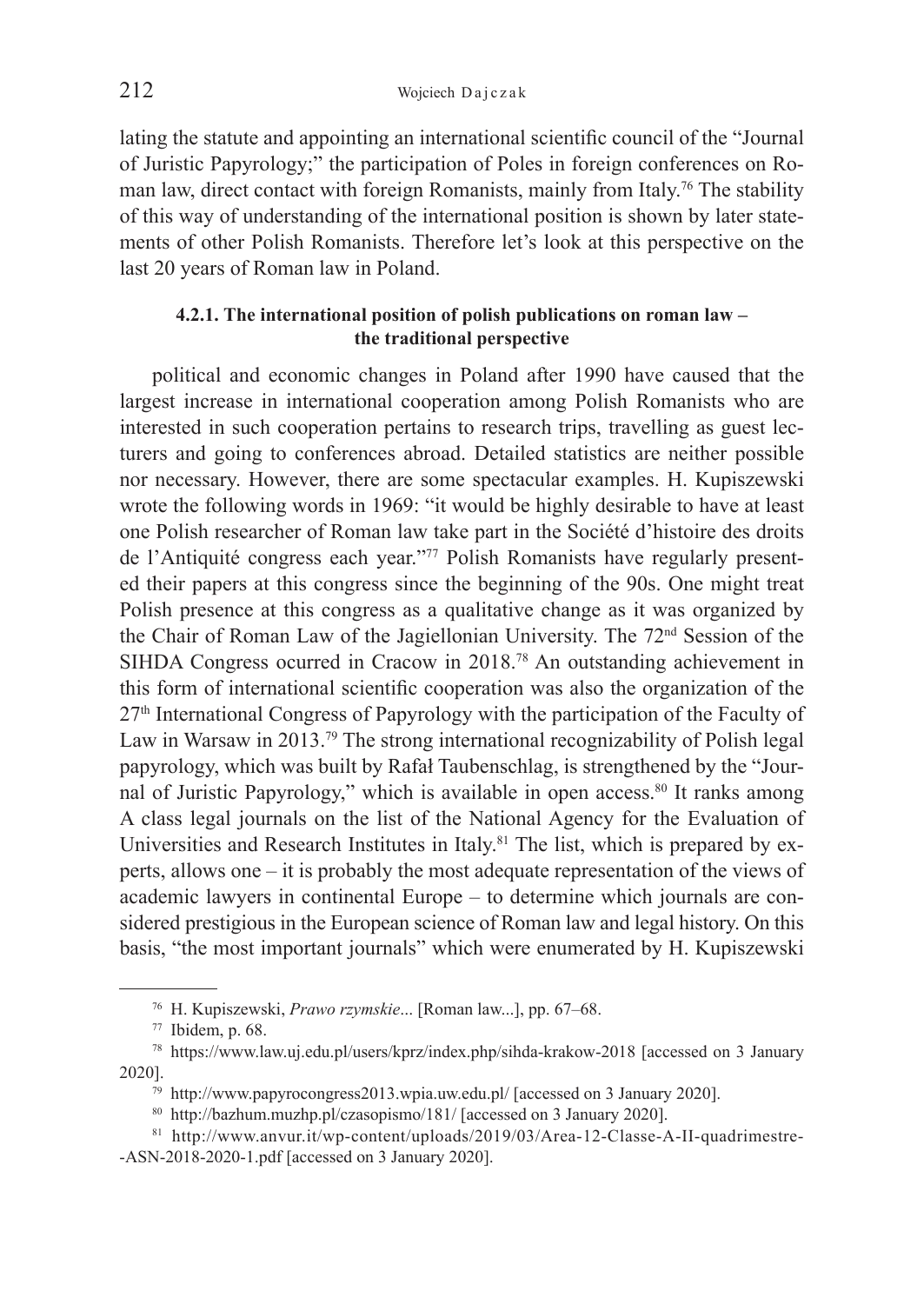should be supplemented with: "Bulletino dell'Istituto di Diritto Romano 'Vittorio Scialoja'" (BIDR), "Comparative Legal History" (CLH), "Forum Historiae Iuris" (FHI), "Historia et Ius" (HI), "Index. Quaderni Camerti di Studi Romanistici" (Index), "Labeo," "Rechgtsgeschichte" (RG), "Revue Historique de Droit Français et Étranger (RDH), "Seminarios Complutenses de Derecho Romano" (SCDR), "Studia et Documenta Historiae et Iuris" (SDHI), "The American Journal of Legal History" (AJLH), "The Journal of Legal History" (JLH), "Tijdschrift voor Rechtsgeschidenis" (TR). On the basis of the electronic bibliography of papers about Roman law by Polish authors with minor supplements, one can observe that the number of publications by Polish authors in these journals in the past twenty years is not big. It is visibly smaller in the majority of cases than it was before the year 2000.<sup>82</sup> Hence, there is no correlation between the number of publications by Polish authors in the indicated journals in the  $21<sup>st</sup>$  century and the increase in the number of people employed at Polish chairs of Roman law and the large growth of their mobility in this time. The places where Polish authors publish their papers on Roman law and on the civil law tradition abroad are more dispersed than they were in the previous century. This means that publishing papers outside these journals is frequently easier or more important. Both of these motivations can also be applied to publishing in other foreign scientific journals. In any case, there is no positive correlation between the evaluation system of the international impact of research introduced in Poland in 2010 and the publishing of articles in the indicated journals by Polish authors. This gives rise to specific questions: can the changes in the evaluation of the quality of scientific research in Poland from 2018 result in an increase in the interest of Polish authors in publishing in the indicated magazines? Or maybe the Polish culture of publishing papers on Roman law in the  $21<sup>st</sup>$  century is not adequate to these changes?

# **4.2.2. The international position of polish publications on roman law – the perspective of the present polish evaluation system of the quality of research**

the changes in the evaluation of the quality of research in 2010 were already based on giving great importance to bibliometric criteria. The new Polish law on higher education of 2018 further developed and strengthened the importance of the bibliometric criteria in the evaluation of research. This also pertains to legal

<sup>&</sup>lt;sup>82</sup> This is how the situation looks in case of the enumerated journals: ZSS: after  $2000 - 1$ , before 2000 – 18; Iura: before 2000 – 6, after 2000 – 3; RIDA: after 2000 – 19, before 2000 – 20; BIDR: after 2000 – 0, before 2000 – 11; CLH – 0; FHI – 0; HI – 0; Index: after 2000: 6; before 2000 – 22; Labeo: after  $2000 - 1$ , before  $2000 - 9$ ; RG – after  $2000 - 1$  (it has been published since  $2002$ ); RDH: after 2000 – 2, before 2000 – 0; SCDR: after 2000 – 3, before 2000 – 0; SDHI: after 2000 – 0, before 2000 – 7; AJLH - 0; JLH – 1, before 2000 – 0; TR: after 2000 – 2, before 2000 – 1.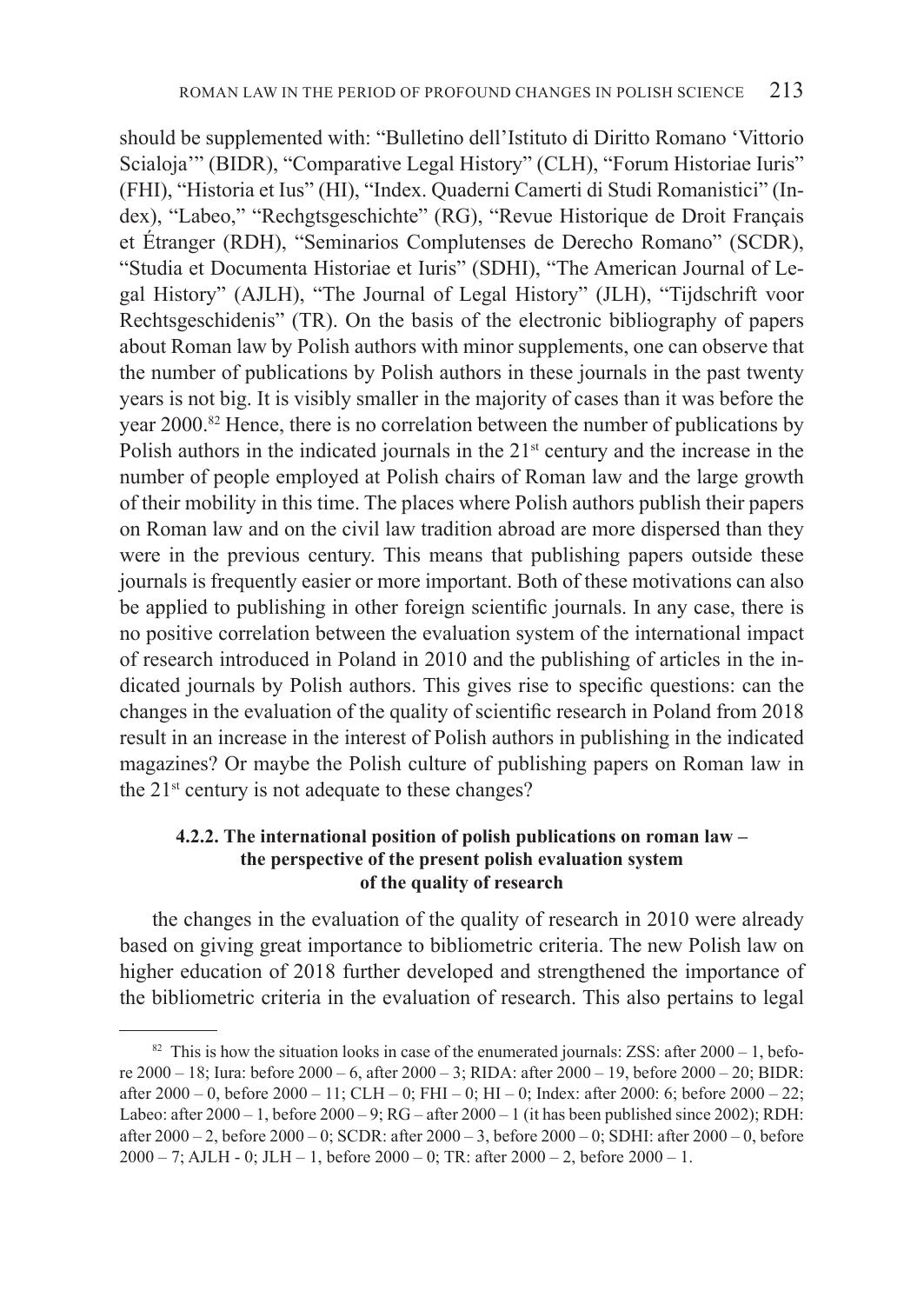sciences. Publishing articles in the journals indexed in the Scopus database and in the Science Citation Index Expanded the Social Sciences Citation Index, the Arts & Humanities Citation Index, and the Emerging Sources Citation Index base is currently of crucial importance for acquiring a higher rating for a particular discipline of science at a particular university.<sup>83</sup> Only a few of the journals which are indexed in these bases and are considered prestigious for scholars of Roman law and the history of law are among the journals mentioned above. Furthermore, due to their relatively low Impact Factor, these few journals also do not award a distinctive number of points in the Polish formalized evaluation of research.<sup>84</sup> This situation is not changed by the fact that some Polish Romanists' regularly have their chapters published in books published abroad. In recent years, several Polish authors have published their monographs on Roman law in foreign languages.85 Italian researches show that experts in Roman law consider the prestige of a book or a chapter that is strictly connected with a publishing series. The publisher takes the last place in this ranking of criteria which are important for a book's prestige. These studies also show the belief in the importance of a book's reviews.86 However, publishing reviews of Polish books on Roman law abroad is less frequent than it once was. It concentrates today on books published by Polish authors in foreign languages. Publishing reviews in Poland of Polish as well as of foreign books on Roman law still ocurrs, however, with a smaller intensity than even in the beginning of the 21st century. I believe that it needs to be emphasized because reviews in Poland have no significance in the formalized evaluation of an author's research activities. They are not relevant in the evaluation of a book they pertain to in spite of the fact that experience shows an obvious disparity between evaluations in reviews and evaluations based on the bibliometric criteria.<sup>87</sup> In the Polish system of evaluation of science, a monograph's grade depends only on the

<sup>&</sup>lt;sup>83</sup> Regulation § 6 by the Minister of Science and Higher Education of the  $7<sup>th</sup>$  November 2018 on preparing lists of publishers of scientific monographs as well as of scientific magazines and reviewed papers after international conference (Journal of Laws 2018, item 2152).<br><sup>84</sup> On a scale from 20 to 200 points, it is: ZSS – 70, CLH – 20, AJLH – 70, JLH – 100, TR – 40.<br><sup>85</sup> Besides the mentioned papers on public

*Rechtswahrheiten. Ein Gedankenexperiment*, Frankfurt am Main 2007; A. Plisecka, *'Tabula picta'. Aspetti giuridici del lavoro pittorico in Roma antica*, Padua 2011; W. Dajczak, *The Nature of Contract in Reasoning of Civilian Jurists*, Poznań 2012; A. Kacprzak, *Tra logica e giurisprudenza. Argumentum a simili nei Topici di Cicierone*, Warsaw 2012; F. Longchamps de Berier, *L'abuso del diritto nell'esperienza del privato romano*, Turin 2013.<br><sup>86</sup> G. Peruginelli, S. Faro, T. Agnoloni, *A Survey on Legal Research Monograph Evaluation* 

*in Italy* [in:] A. Bonaccorsi (ed.), *The Evaluation of Research in Social Sciences and Humanities*, Berlin – Heidelberg 2018, p. 225.<br><sup>87</sup> W. Dajczak, a review of: *A. Burdese, "Recensioni e commenti. Sessant'anni di letture roma-*

*nistiche", Padua 2009, volume 1, pages VIII + 787, volume 2, pages VIII + 778*, CPH 2011, Vol. LXIII, issue 1, pp. 465–468.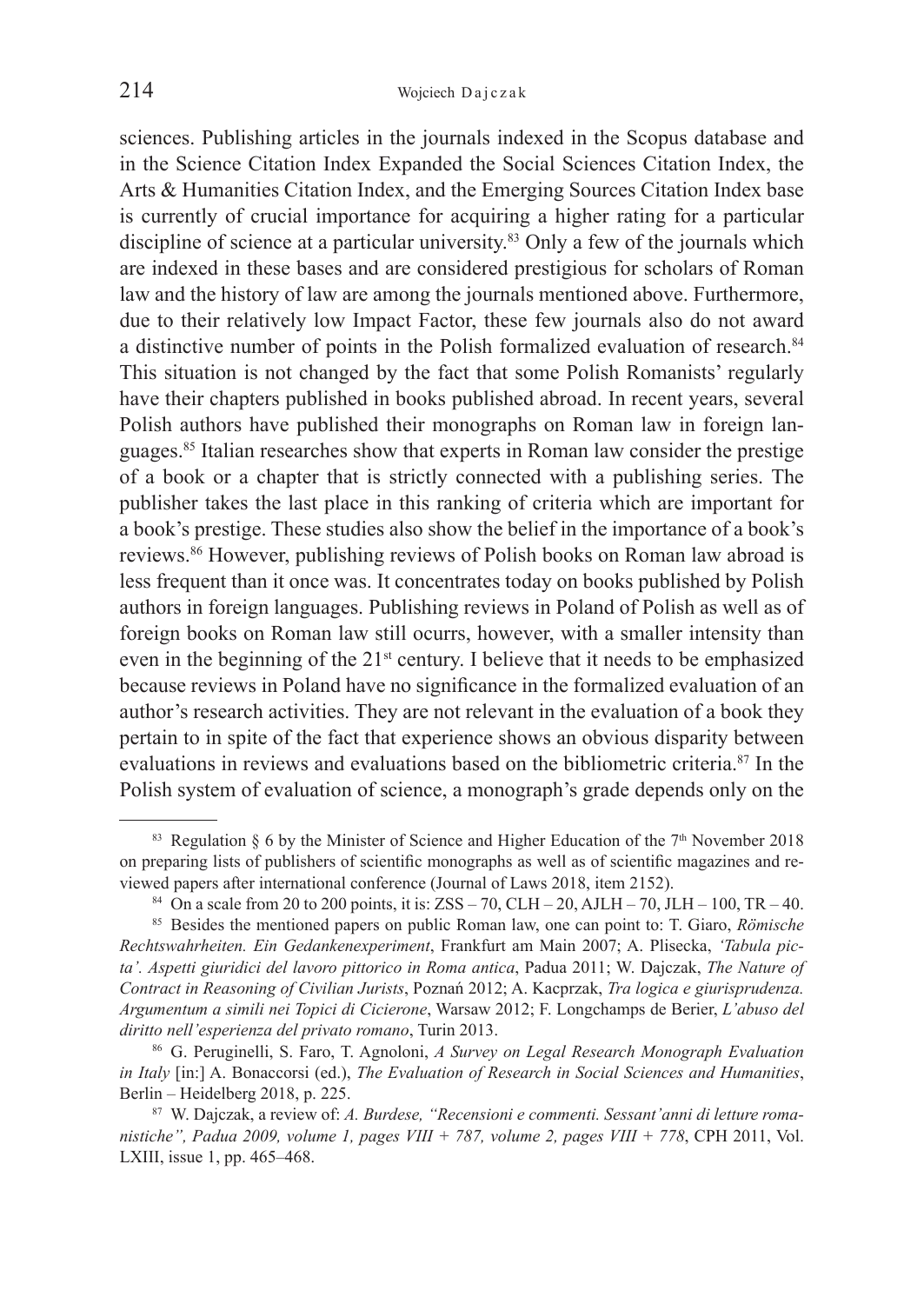publishing house. There are 36 publishing houses with high rank (2<sup>nd</sup> level) on the official list. American and English publishing houses dominate this list. There is not a single publishing house from Poland or from any of the Romance countries on the list. The number of publications determined in this manner by Polish authors on Roman law is negligible.<sup>88</sup> Polish publishing houses dominate the list with lower ratings ( $1<sup>st</sup>$  level). The Polish list encompasses very few publishing houses from the Romance countries. There are no publishers on the list which are traditionally publishing books which are recognizable in the science of Roman law around the world such as: CEDAM, Giappichelli, or Jovene. This short remark already allows one to give an answer to the two aforementioned questions. In the first place, the Polish system of evaluation of research rather discourages Polish authors from publishing in the majority of journals, which are considered the most prestigious ones in the science of Roman law and the history of law by Italian experts. Secondly, the presently dominating culture of publishing on Roman law by Polish authors in foreign languages is fundamentally different from the statutory criteria of scientific excellence of research. Approaching these criteria would not only mean giving up publishing in numerous foreign journals which are important from the point of view of the science of Roman law and the history of law. It would also have to mean a departure from book publications in Italy, Spain, Austria, Switzerland, and in numerous German publishing houses. Consequently, it would be a departure from the style of publishing which still dominates in the European science of Roman law. The significant differences between the traditional understanding of the international importance of research into Roman law and the Polish system of evaluating the importance of research in the world are clearly visible. Therefore, it is difficult to expect the results of Polish research into Roman law to become an argument for their endurance because they significantly serve to enhance the reputation and financing of an academic institution where the said research is conducted.

#### 5. CONCLUSIONS

In the past one hundred years, it has been differently understood what is the most important thing for the endurance of the teaching and research of Roman law in Poland. One year after regaining independence, Stanisław Wróblewski connected it with the usefulness of Roman law in order to provide legal education on a high level. And fifty years later, halfway into the dominance of the Commu-

<sup>88</sup> A. Kacprzak, *Rhetoric and Roman Law* [in:] C. Ando, P. Du Plessis, K.Tuori (eds.), *Oxford Handbook of Roman Law*, Oxford 2016, pp. 200–213; J. Urbanik, *Husband and Wife* [in:] C. Ando, P. Du Plessis, K.Tuori (eds.), *Oxford Handbook...*, pp. 473–486.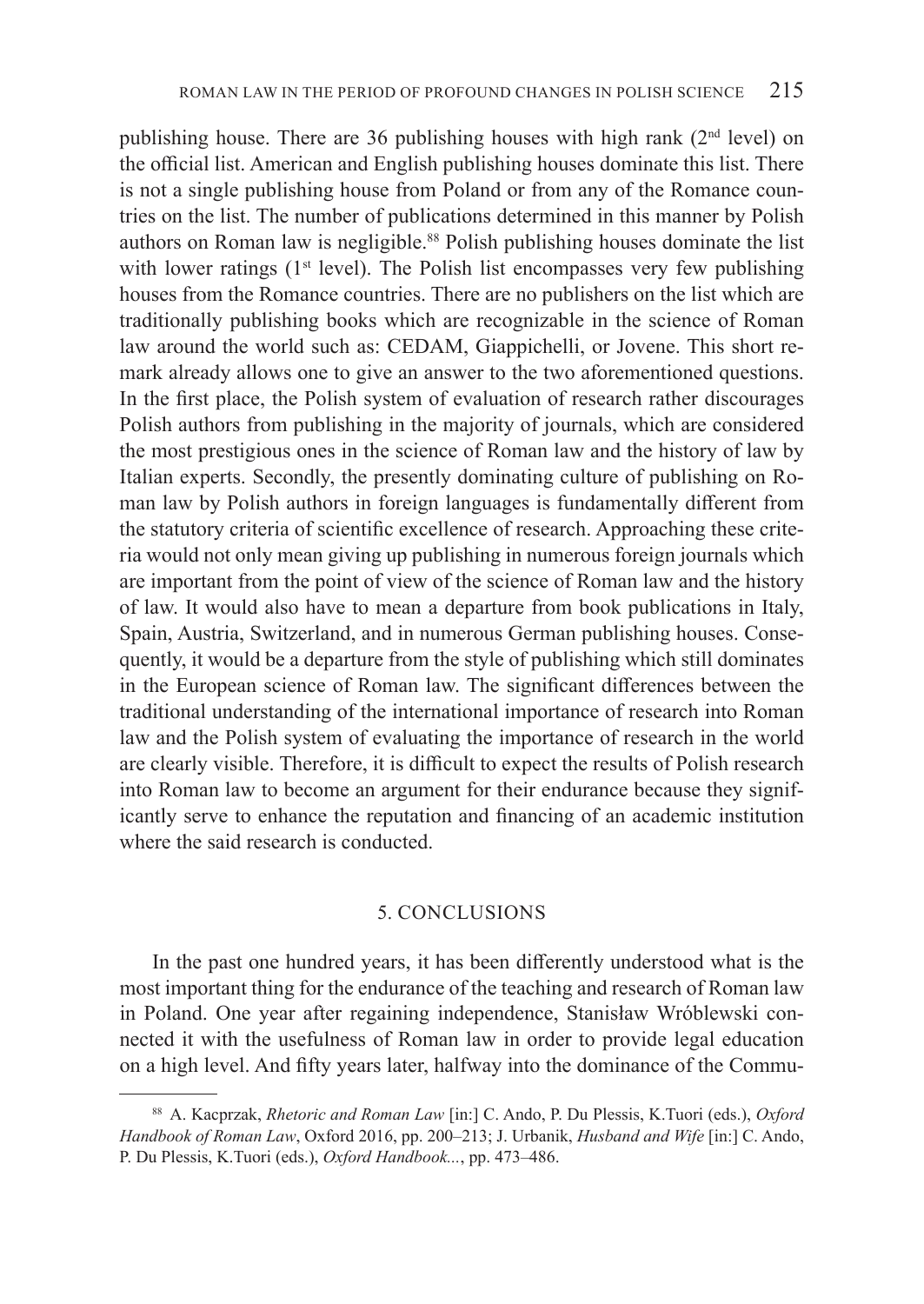nist Party in Poland, Henryk Kupiszewski emphasized that the good preparation of the younger generation of Polish researchers of Roman law will serve their expansion in accordance with international, first and foremost, Italian standards of the study of Roman law.89 The changes in the Polish higher education system during the first 20 years after the political transition of 1990 were characterized by a large increase in the number of students, PhD students, and employees at higher education institutions. Appropriately for this trend, an increase in the number of publications and in the number of academic promotions was emphasized in the evaluation of the Polish studies of Roman law in the first two decades of the 21<sup>st</sup> century.90 The future of this field of science is connected with "young people [...] who finish or begin writing their PhDs in Roman law and European legal tradition."91 However, according to the rules pertaining to the evaluation of research in Poland which are in force since 2018, academic promotions are irrelevant for the evaluation. The number of publications is also irrelevant.<sup>92</sup> If the endurance of the study of Roman law is to be connected with the new bibliometric criteria of a publication's evaluation, then publishing abroad would require a departure from the culture of publishing which not only dominates the science of Roman law but also the science of law in continental Europe in general. Awarding supremacy to bibliometric evaluation would support the integration of research into Roman law with ancient history or with classics.<sup>93</sup> This is an uncertain path. A large increase in the number of publications pertaining to Roman public law did not lead to a quantitatively expanded and formalized cooperation between Roman law historians and historians of antiquity or classicists. There was also no strategic cooperation with the lawyers of modern public law. In the framework of formalized evaluation of Polish science, such institutional coming together could pave the way for moving Roman law out of the legal sciences. As a consequence, the the future of the Roman law at Polish faculties of law is a hard issue. The answer to the query, what is crucial for the endurance of Roman law in Poland, is uncertain and subjective. In my opinion, the best rationale for the presence of the Roman law in Poland was pointed out by Stanisław Wróblewski one hundred years ago. It is confirmed by

<sup>89</sup> H. Kupiszewski, *Prawo rzymskie*... [Roman law...], p. 68. 90 M. Zabłocka, *Romanistyka polska w pierwszym*... [Roman law studies in Poland in the first...], p. 9; eadem, *Gorsze lata...* [Worse years...], p. 132 et seq.<br><sup>91</sup> M. Zabłocka, *Gorsze lata...* [Worse years...], p. 132.<br><sup>92</sup> As part of the planned evaluation of a particular discipline of science which take

four years, one will be able to take into account no more than four and no less than two publications of one scholar.

<sup>93</sup> According to the current system of science evaluation in Poland, a large number of points is awarded by certain historical or philological magazines, e.g.: "Byzantinische Zeitschrift" – 200 points; "Zeitschrift für Antikes Christentum" – 140 points, "Gnomon. Kritische Zeitschrift für die gesamte Klassische Altertumswissenschaft" – 100 points.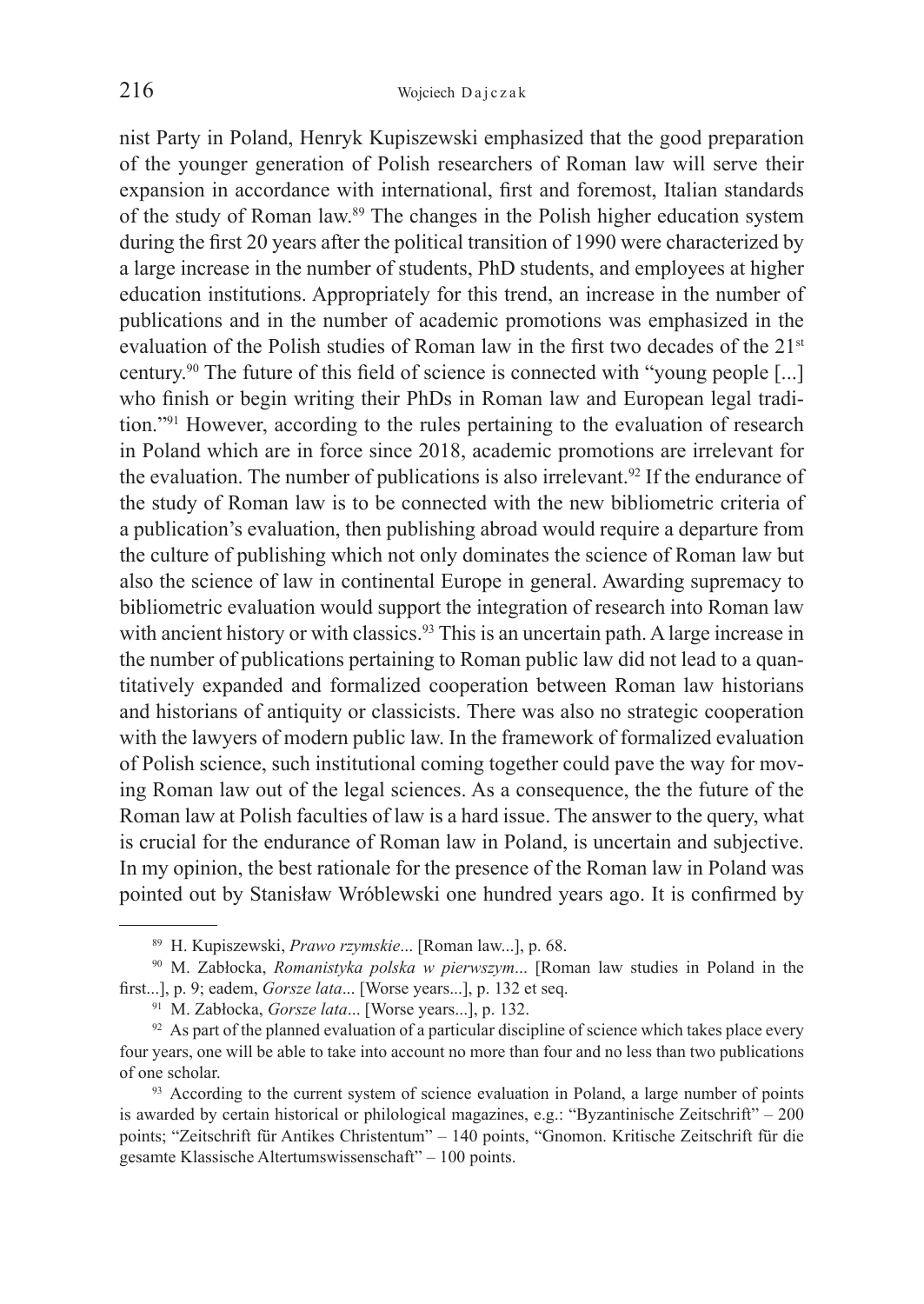the view, which has been repeated for decades, which states the need for publishing a handbook of Roman law for academics and private law practitioners. The handbook of *Roman law. At the foundations of private law* is undoubtedly making strides in the attempt to make a change in the use of Roman law in the legal education in Poland.94 Deep changes in the law, technology and culture do not allow one to just repeat Wróblewski's opinion. Lawyers receive different general education to the one from one hundred years ago. Law works in a different context now than it did back then. New ideas pertaining to the nature and function of private law are formulated.95 Today, noticing the changes inspires one to combine Wróblewski's opinion with the following question: do we want to continue the understanding of the nature of private law which is core of the civil law tradition and, if so, to what extent? Granting a fundamental role to bibliometric criteria in the evaluation of legal sciences is equal to terminating the traditional understanding of the rationality of legal educations and the legal studies. The defence of this tradition as well as the necessary improvement of the quality of legal education can be realized by academic lawyers presenting innovative standards of legal education and research. The experience of how the continuation of the civil law tradition combines with changes can be a source of inspiration here. I believe that the study of Roman law in Poland will endure if the majority of academic lawyers adhere to the continuation of the civil law tradition and acknowledge that Roman law rationally serves this continuation in the education of lawyers'. Roman law needs to communicate with other areas of law. Hovewer onus is on modern lawyers too. The practical sense of the civil law tradition is a part of today's fundamental dispute about what is Western civilization and how it is to be understood. For this reason, I perceive the main task of the science of Roman law in Poland differently than it was perceived one hundred years ago by S. Wróblewski and more radically than H. Kupiszewski and M. Kuryłowicz several decades ago. In my opinion the study of Roman law should show the usefulness of Roman law in the discussion about the basic problems of private law and legal methods today. Publishing such papers by Polish authors in the same places as their colleagues from Italy, Spain, France, or Germany will serve to develop critical debates about law in Europe. Furthermore, it will strengthen the authority of such publications in Polish legal science. Moreover, translating the Code of Justinian and Justinian's Novels into Polish will also be beneficial for the endurance of the Roman law tradition in the Polish culture.

<sup>&</sup>lt;sup>94</sup> See fn 62.<br><sup>95</sup> See, e.g.: M.W. Hesselink, *The New European Private Law. Essays on the Future of Private Law in Europe*, The Hague – London – New York 2002; K. Barker, K. Fairweather, R. Grantham (eds.), *Private Law in the 21st Century*, Oxford – Portland 2017.